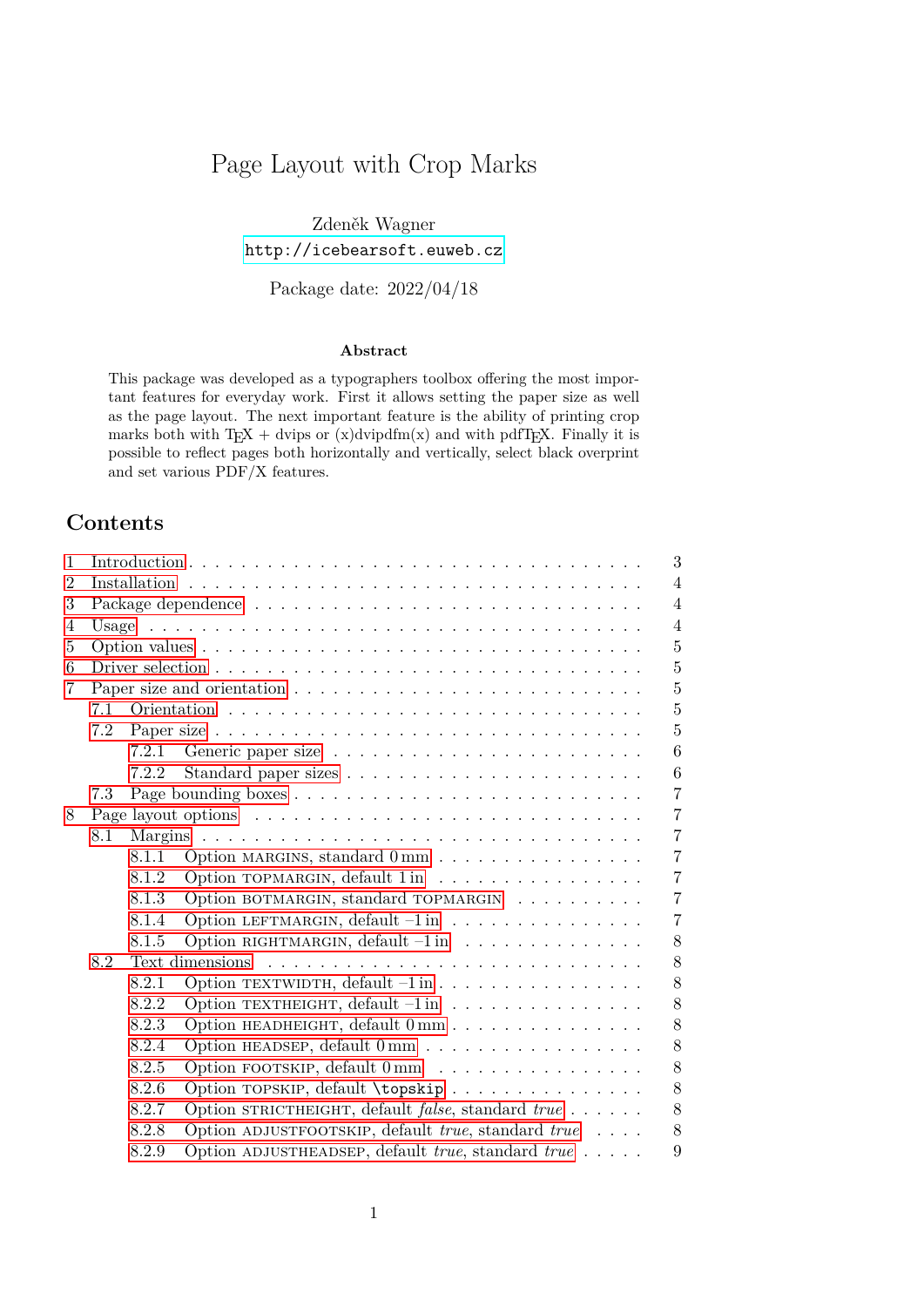| 9 |     |                                                                                                     | 9  |
|---|-----|-----------------------------------------------------------------------------------------------------|----|
|   | 9.1 | Calculation of the paper size $\ldots \ldots \ldots \ldots \ldots \ldots$                           | 10 |
|   |     | 9.1.1                                                                                               | 10 |
|   |     | 9.1.2                                                                                               | 10 |
|   | 9.2 | Calculation of page layout dimensions                                                               | 11 |
|   |     | 9.2.1                                                                                               | 11 |
|   |     | 9.2.2                                                                                               | 11 |
|   |     |                                                                                                     | 11 |
|   |     |                                                                                                     | 12 |
|   |     |                                                                                                     | 12 |
|   |     | 11.1.1 Option ONLYCROPMARKS, default <i>false</i> , standard true                                   | 12 |
|   |     | 11.1.2 Option CROPMARKS, default <i>false</i> , standard <i>true</i>                                | 12 |
|   |     | 11.1.3 Option NOCROPMARKS, default true, standard true                                              | 12 |
|   |     | 11.1.4 Option CROPLENGTH, default 5 mm                                                              | 12 |
|   |     |                                                                                                     | 12 |
|   |     | 11.1.6 Option CROPFRAME, default <i>false</i> , standard <i>true</i>                                | 13 |
|   |     | 11.1.7 Option NOCROPFRAME, default true, standard true                                              | 13 |
|   |     |                                                                                                     | 13 |
|   |     |                                                                                                     | 13 |
|   |     |                                                                                                     | 13 |
|   |     | 11.1.11 Option PAGENUMBERFIRST, default <i>false</i> , standard <i>true</i>                         | 13 |
|   |     | 11.1.12 Option PAGENUMBERLAST, default <i>true</i> , standard <i>true</i>                           | 13 |
|   |     | 11.1.13 Option USEPAGENUMBERS, default true, standard true                                          | 13 |
|   |     | 11.1.14 Option NOPAGENUMBERS, default <i>false</i> , standard <i>true</i>                           | 13 |
|   |     | 11.1.15 Option NOBLEEDCLIP, default <i>false</i> , standard <i>true</i>                             | 13 |
|   |     | 11.2 Options for the <i>default</i> style $\ldots \ldots \ldots \ldots \ldots \ldots \ldots \ldots$ | 14 |
|   |     |                                                                                                     | 14 |
|   |     |                                                                                                     | 14 |
|   |     |                                                                                                     | 14 |
|   |     |                                                                                                     | 14 |
|   |     | 11.3 Options for the <i>leaflet</i> style                                                           | 14 |
|   |     | 11.3.1 Option LEAFCOUNT, default 4                                                                  | 14 |
|   |     | 11.3.2 Option FOLDCORR, default 0mm                                                                 | 14 |
|   |     |                                                                                                     | 15 |
|   |     |                                                                                                     | 15 |
|   |     |                                                                                                     | 16 |
|   |     |                                                                                                     | 17 |
|   |     | 12.3 Overprinting support, default <i>false</i> , standard true                                     | 17 |
|   |     |                                                                                                     | 18 |
|   |     |                                                                                                     | 18 |
|   |     |                                                                                                     | 18 |
|   |     |                                                                                                     | 18 |
|   |     |                                                                                                     | 18 |
|   |     |                                                                                                     | 18 |
|   |     | 14 PDF/X-1a compliance $\ldots \ldots \ldots \ldots \ldots \ldots \ldots \ldots \ldots \ldots$      | 19 |
|   |     |                                                                                                     | 19 |
|   |     |                                                                                                     | 19 |
|   |     | 14.3 Options OUTPUTCONDITION and OUTPUTCONDITIONIDENTIFIER, de-                                     |    |
|   |     |                                                                                                     | 19 |
|   |     |                                                                                                     | 19 |
|   |     |                                                                                                     | 20 |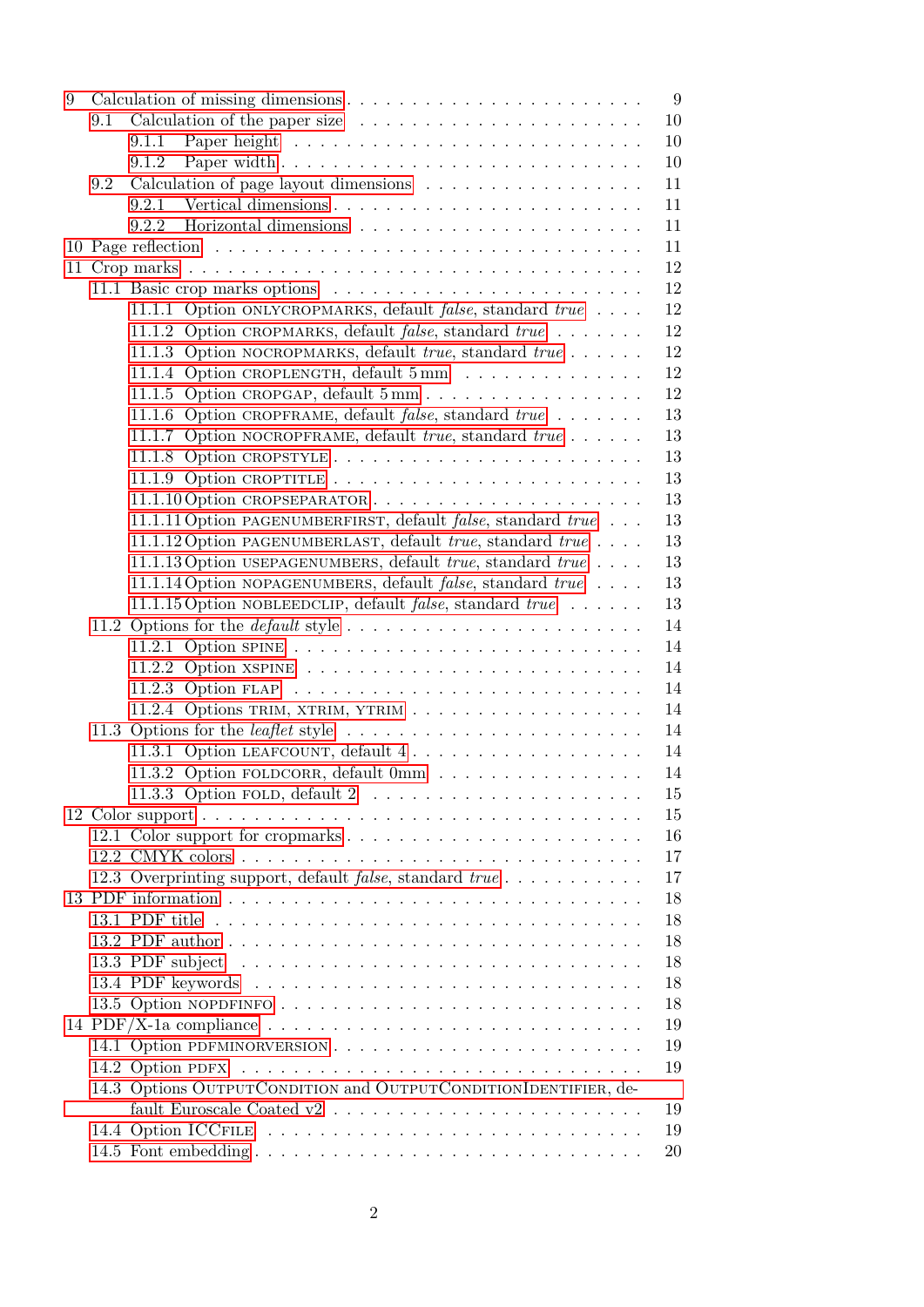|                                                        | 20 |
|--------------------------------------------------------|----|
|                                                        | 20 |
|                                                        | 20 |
|                                                        | 20 |
|                                                        | 20 |
|                                                        | 20 |
|                                                        | 21 |
|                                                        | 22 |
|                                                        | 24 |
|                                                        | 25 |
|                                                        | 25 |
|                                                        | 25 |
| 18.2 Shifted cropmarks when the running foot overflows | 25 |
|                                                        | 26 |
|                                                        | 26 |
|                                                        | 26 |
| 18.6 Inconsistent dates                                | 26 |
|                                                        | 26 |
|                                                        | 26 |
|                                                        | 26 |
|                                                        | 26 |
|                                                        | 27 |
|                                                        | 27 |
|                                                        | 27 |
|                                                        | 27 |
|                                                        | 27 |
|                                                        | 27 |
|                                                        | 28 |
|                                                        | 28 |
|                                                        | 28 |
| 20 License                                             | 28 |
|                                                        | 28 |

# <span id="page-2-0"></span>**1 Introduction**

Users will probably ask: "Why another page layout package? Is not GEOMETRY all what we need?" The answer to this question is not easy. The GEOMETRY package provides a lot of features, maybe even too many features. However, some features are missing. Packages for crop marks can also be found but correct positioning of the crop marks requires cooperation with the page layout package. It is therefore natural to integrate both these functions into a single package.

The package is useful also for preparation of book covers. It places the marks showing the position of a spine and optionally flaps. If you want to see whether the spine and the front and back cover contents are properly aligned, you can display the frames. Moreover, it is often necessary to create a proof of the cover while the book is not yet finished and the thickness of the spine is not known and can be only approximated. You can thus leave the paper width empty and the package will calculate it from the page width, the flap width and the spine thickness. Whenever the final value of the spine thickness is known, you change it in the list of options and the whole layout will adapt automatically.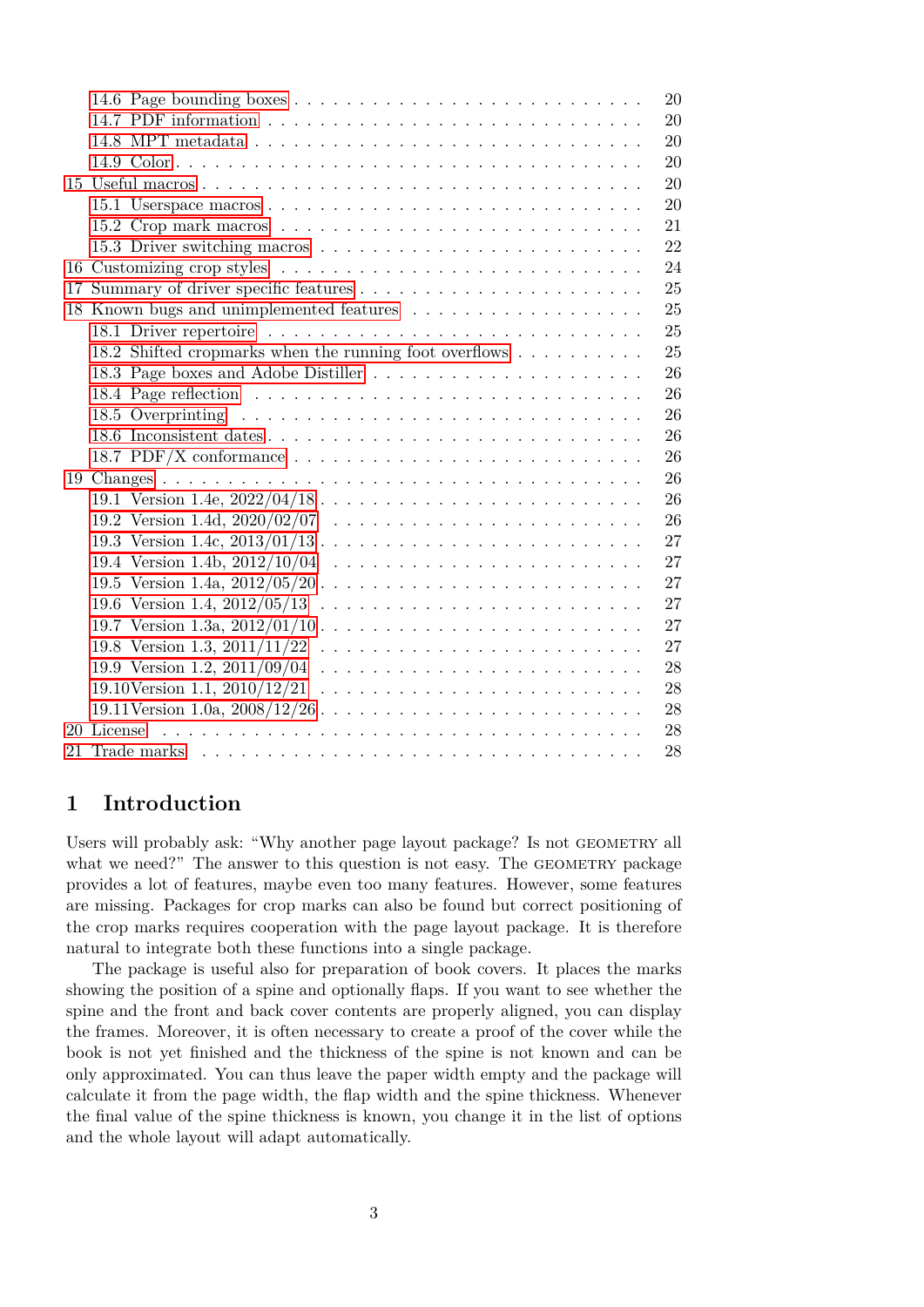The files usually fail to meet PDF/X conformance due to silly reasons. It is always mandatory to set the title, creation date and modification date in any PDF file. It can be done by the HYPERREF package. However, HYPERREF is a complex package that may cause clashes with other packages. We do not want to kill ants by cannon balls, therefore we do simple things by simple means. Options for partial PDF/X conformance were added but may be switched off if a user wishes to use HYPERREF.

The package is a result of a long-term development inspired by author's everyday needs. It is a collection of macros that were manually copied from document to document, later placed into private packages and finally it matured into a package prepared for general use.

Being a result of development it may happen that you may be in the same situation in which I was myself. The book was finished and the last task was to add the crop marks. Removing layout definition from a document and replacing it with a different package may cause errors and one more proof-reading is time consuming and expensive. This package therefore allows the page layout logic to be switched off and just add the crop marks provided the paper dimensions are correctly supplied. The details will be explained later when describing the package options.

## <span id="page-3-0"></span>**2 Installation**

The package consists of a single file, zwpagelayout.sty. Put it to a directory where LAT<sub>EX</sub> expects packages, preferably texmf-dist/tex/latex/zwpagelayout. All remaining files belong to the documentation, put them to a directory where documentation (including documentation sources) is expected by TEXDOC or a similar program, preferably texmf-dist/doc/zwpagelayout.

# <span id="page-3-1"></span>**3 Package dependence**

As written in the introduction, the goal was to implement as much within this single package in order to reduce the risk of clashes. Yet a few packages may be loaded. The package needs to know what engine is being used. For this purpose the IFTEX package<sup>[1](#page-3-3)</sup> is used. If the package is not found, it is assumed that the engines are not available. No error is reported. The color support requires the color package. It is loaded only if the color support is requested. The algorithm for deciding when the package is needed will be described in detail in section [12.](#page-14-1)

Option setting is implemented via the KVOPTIONS package which in turn loads the KEYVAL package. These packages should be available in any nowaday's T<sub>F</sub>X distribution.

### <span id="page-3-2"></span>**4 Usage**

The package is loaded simply by:

```
\usepackage[⟨options⟩]{zwpagelayout}
```
Remember that the options cannot be given later, all of them must be present either here or as options to the **\documentclass** command. The package will set some

<span id="page-3-3"></span> $1$ Up to version 1.4c both IFXETEX and IFPDF were used. Nowadays both these packages are deprecated and load IFTEX. The package would fail with a critical error if they were used.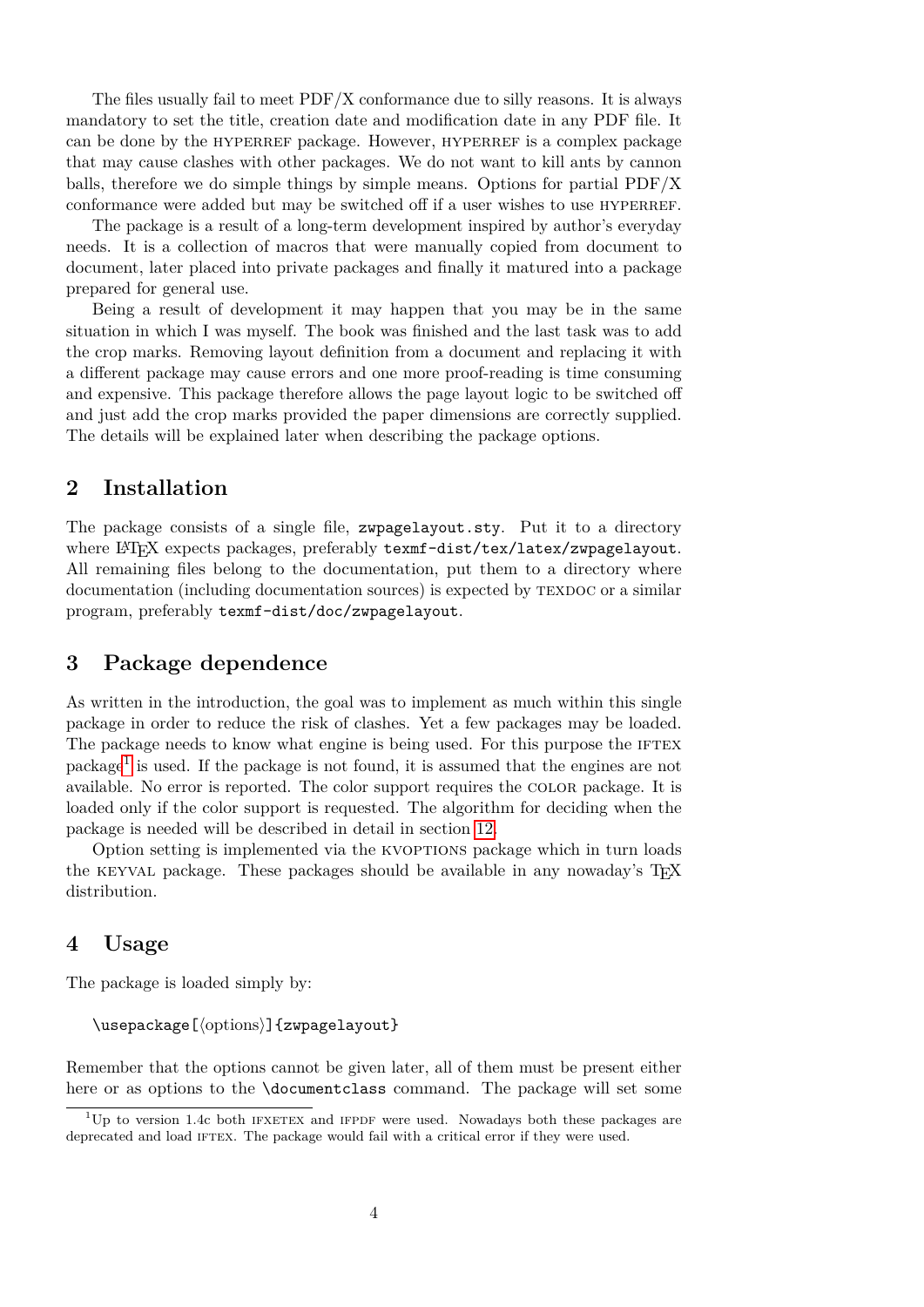dimensions based upon \normalsize. The package that modifies font sizes must therefore be loaded before zwpagelayout.

# <span id="page-4-0"></span>**5 Option values**

Some options accept a value. If the option is not specified, it may have a **default** value. For ease of use an option may be given without a value. It will then have a **standard** value. The default and standard values will be given in the option description.

The option value may sometimes contain spaces and commas. However, commas are used to separate options, and during parsing the spaces are ignored. The spaces must therefore be preceded by a backslash and an option value containing commas must be enclosed in braces, for example:

```
\usepackage[a4,subject=Some\ subject,
            keywords={keyword\ 1,\ keyword\ 2}]{zwpagelayout}
```
### <span id="page-4-1"></span>**6 Driver selection**

The driver is usually selected automatically. The package makes use of the IFXETEX and IFPDF packages to detect either X<sub>T</sub>T<sub>E</sub>X or pdftex. If none of them is detected, dvips is assumed.

It may sometimes be necessary to set the driver manually by giving the DRIVER DRIVER option. This option recognizes drivers unknown, pdftex, xetex, and dvips. In addition other is an alias to unknown, dvipdfm and xdvipdfmx are aliases to xetex.

The package shows the driver in the log file. If the driver is set to unknown, all driver specific features will be disabled.

# <span id="page-4-2"></span>**7 Paper size and orientation**

The first task of the package is to define paper size and orientation. Remember that the package is intended for use in real life where we cannot be limitted to standard papers sizes. However, the standard paper sizes are used quite often and we must be able to use them too. The options were tested with  $pdfTr[X, DVIPS]$  as well as  $(x)$ DVIPDFM $(x)$ .

#### <span id="page-4-3"></span>**7.1 Orientation**

The package usually accepts the dimentsions as they are, i.e. width and height of ALLOWWIDTHthe page. The orientation cannot be changed. If you wish to have the possibility to HEIGHTSWITCHING change the orientation, you have to use this option. It is used automatically with all standard paper sizes (see section [7.2.2\)](#page-5-1). You will rarely specify it yourself.

These options sets the paper orientation, PORTRAIT is the default. They can PORTRAIT be used only if ALLOWWIDTHHEIGHTSWITCHING was specified, otherwise they are LANDSCAPE ignored.

#### <span id="page-4-4"></span>**7.2 Paper size**

The package option defines the trimmed paper size. If the crop marks are added, the real paper size will be added. Dimensions \paperwidth and \paperheight will thus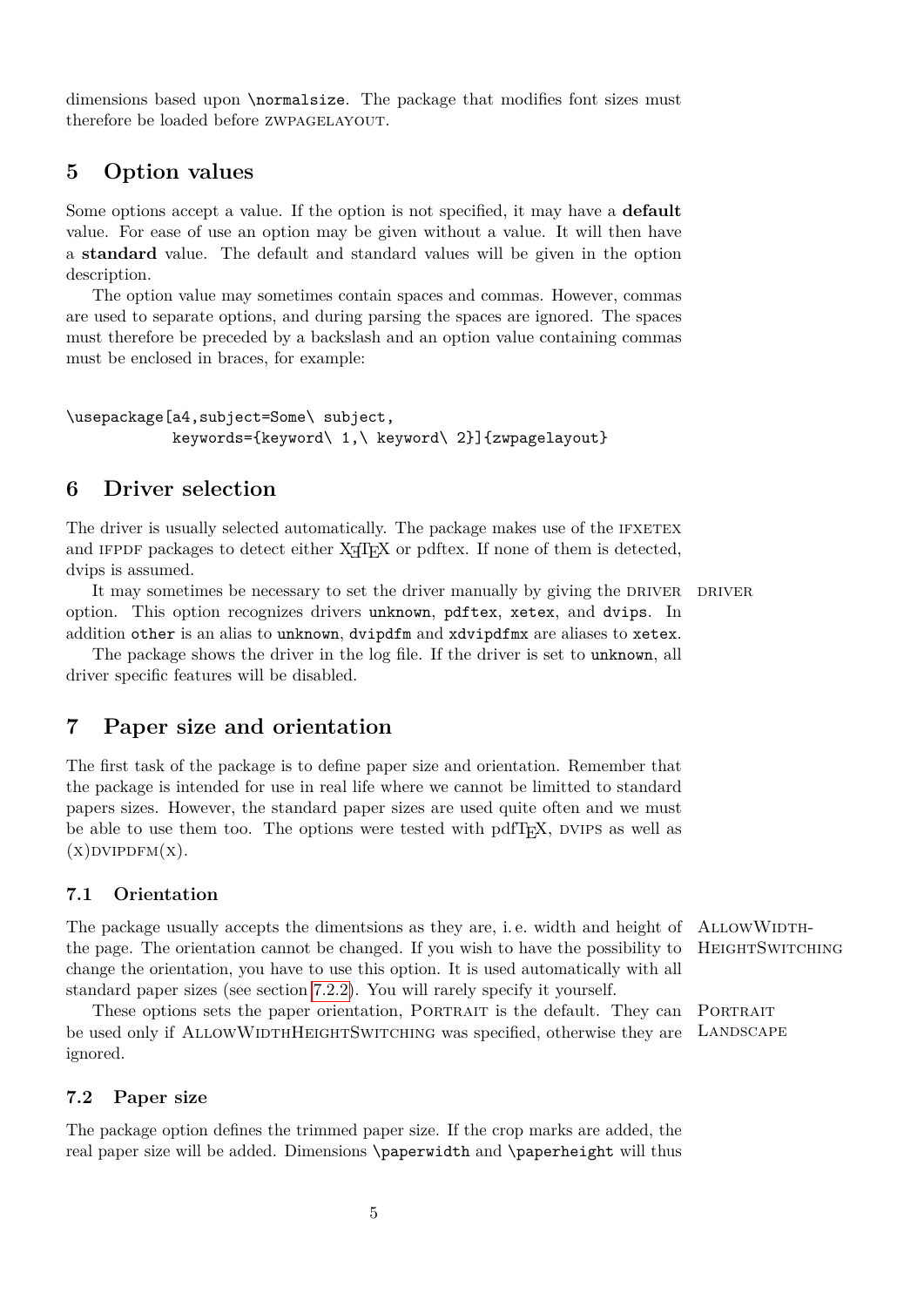contain the values that will subsequently be sent to the driver. If you for any reason wish to know the trimmed dimensions, you can calculate them as follows:

> trimmed width  $= \pmb{\text{t} - 2\hbox{hoffset}}$ trimmed height =  $\text{b}$  \paperheight - 2\voffset

#### <span id="page-5-0"></span>**7.2.1 Generic paper size**

Option papersize is used to define arbitrary paper size. You define it as a pair of papersize two dimensions, the width and the height. The numbers are separated by a comma, therefore the specification must be enclosed within braces, e. g.

#### \usepackage[papersize={200mm,100mm}]{zwpagelayout}

The above written command sets the paper width to 200 mm and the paper height to 100 mm, i. e. the paper orientation will be landscape. Now consider the following:

### \usepackage[papersize={200mm,100mm}, AllowWidthHeightSwitching]{zwpagelayout}

Since the width/height switching is allowed and the default orientation is portrait (option Portrait is the default), the width will be 100 mm and the height will be 200 mm.

You can achieve the same result as the first command by the lengthy code:

### \usepackage[papersize={200mm,100mm}, AllowWidthHeightSwitching,Landscape]{zwpagelayout}

You see that the command may become confusing. You should better not use AllowWidthHeightSwitching together with papersize.

If the papersize option is not used, it defaults to the A4 size, i. e. to paper dimensions  $210 \,\mathrm{mm} \times 297 \,\mathrm{mm}$ .

If the book cover is being typeset, we want to calculate at least the width. The detailed explanation will be given in section [9.](#page-8-1) Here we put just as an example:

### \usepackage[papersize={,200mm},spine=15mm,textwidth=14cm, margins]{zwpagelayout}

It is even possible to calculate both dimensions using e. g.

### \usepackage[papersize,spine=15mm,textwidth=14cm,textheight=20cm, margins]{zwpagelayout}

#### <span id="page-5-1"></span>**7.2.2 Standard paper sizes**

Options  $A0...A10$ ,  $B0...B10$ ,  $C0...C10$  are used to select paper size according to  $A0...C10$ the A, B or C series where the dimensions are rounded to integers in milimeters. For instance, the A6 size is  $105 \,\mathrm{mm} \times 148 \,\mathrm{mm}$ . The package also supports paper sizes EXECUTIVE  $(7.25 \text{ in} \times 10.5 \text{ in})$ , LEGAL  $(8.5 \text{ in} \times 14 \text{ in})$ , and LETTER  $(8.5 \text{ in} \times 11 \text{ in})$ . If one of these options is used, ALLOWWIDTHHEIGHTSWITCHING and PORTRAIT are assumed. The page orientation may be switched by option LANDSCAPE (see section [7.1\)](#page-4-3).

**EXECUTIVE** LEGAL LETTER.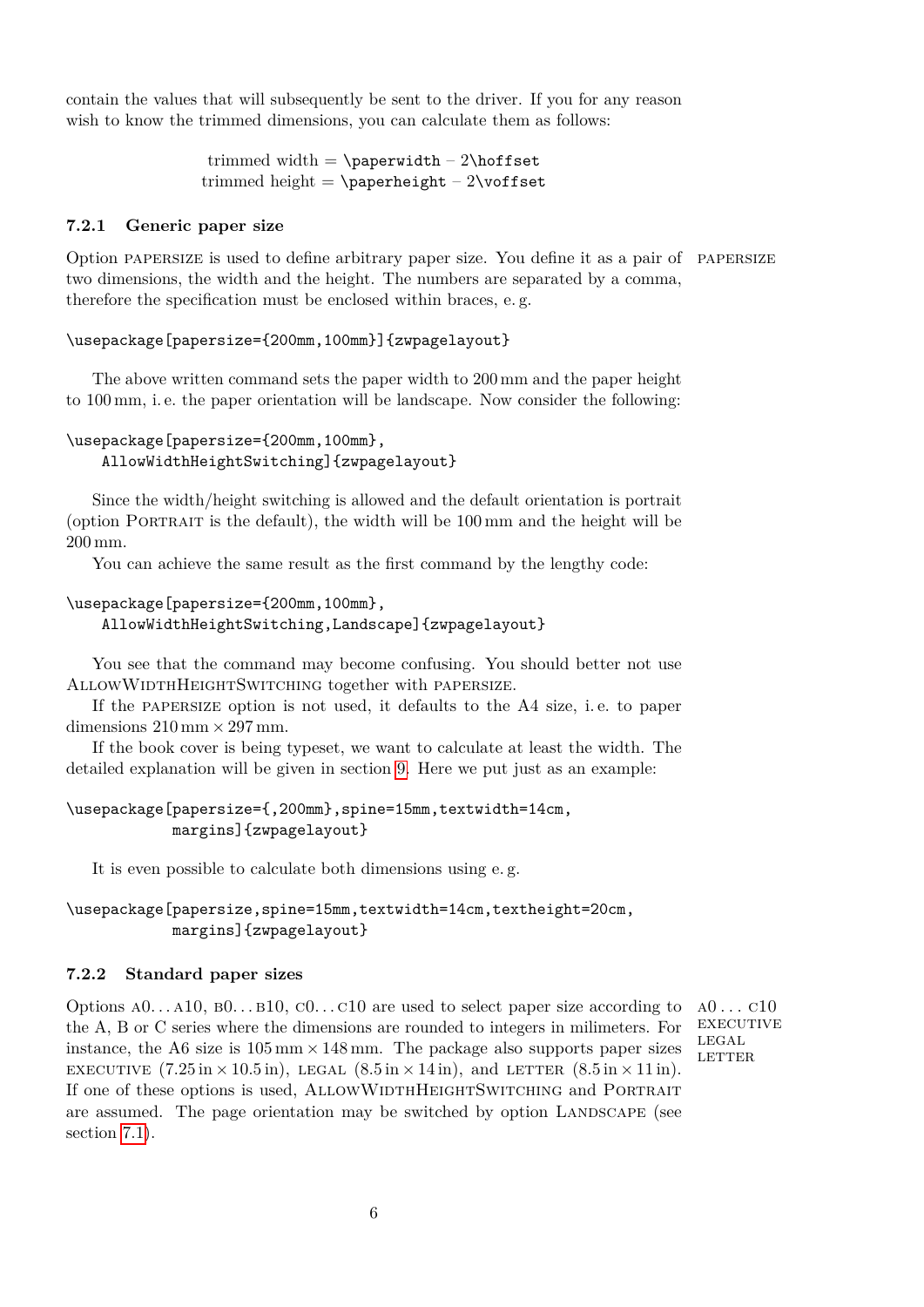### <span id="page-6-0"></span>**7.3 Page bounding boxes**

The drivers usually set MediaBox to the physical size of the page. If cropmarks are requested (see section [11\)](#page-11-0), the package sets also BleedBox and TrimBox, ArtBox is explicitely forbidden by PDF/X. CropBox is intentionally unset since it causes cropped display in Adobe Reader. Since page size setting is delayed, MediaBox contains the whole page including the area for the cropmarks. MediaBox is calculated by the driver, the other boxes are calculated by TEX. Their dimensions are therefore not exact because T<sub>EX</sub> does not use floating point arithmetic. The difference is negligible.

Option noBboxes disables setting the above mentioned boxes. Currently there noBboxes is a known bug causing fatal error in Adobe Distiller if these boxes are set.

Macro \noBboxes performs exactly the same action as the NOBBOXES option. \noBboxes The only advantage is that it can be used later in the preamble of the document. It cannot be used after \begin{document} because the boxes are already set at that time.

# <span id="page-6-1"></span>**8 Page layout options**

These options define the layout of the odd page. The layout of the even page is assumed to be a mirror image. The values of \oddsidemargin and \evensidemargin are calculated from the values of the options.

### <span id="page-6-2"></span>**8.1 Margins**

This set of options us used to define margin sizes. Remember that all margins are measured from the top left corner of the paper, not from 1 in border which is the DVI origin!

### <span id="page-6-3"></span>8.1.1 Option MARGINS, standard 0 mm

This option sets all margins (top, left, right, bottom) to the specified size. You will margins not be able to change some of the margin to another size. If you need different size for any margin, you have to set all of them separately and not use this option. Notice that almost everything may be calculated automatically, thus it is not necessary to specify all values.

### <span id="page-6-4"></span>**8.1.2 Option** topmargin**, default 1 in**

This option sets the value of \topmargin. This option sets the value of \topmargin.

#### <span id="page-6-5"></span>8.1.3 Option BOTMARGIN, standard TOPMARGIN

| This option specifies the size of the margin below the running footer. | <b>BOTMARGIN</b> |
|------------------------------------------------------------------------|------------------|
|------------------------------------------------------------------------|------------------|

#### <span id="page-6-6"></span>8.1.4 Option LEFTMARGIN, default  $-1$  in

This option sets the value of the margin at the left side of an odd page (and the LEFTMARGIN margin at the right side of an even page). Negative value means that the value was not given.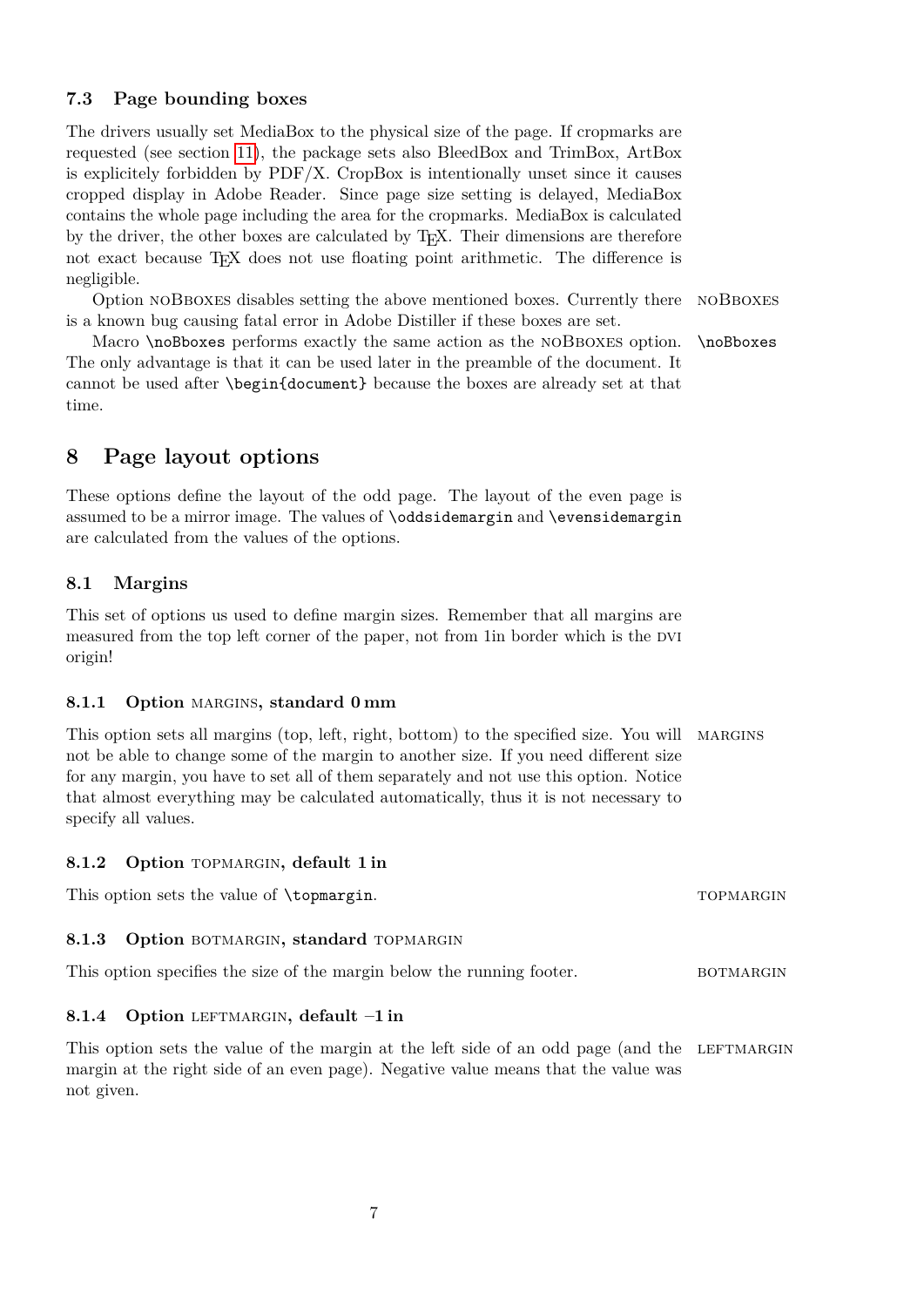### <span id="page-7-0"></span>8.1.5 Option RIGHTMARGIN, default  $-1$  in

This is the size of the right side of an odd page. Similarly the negative value means RIGHTMARGIN that the option was not specified.

### <span id="page-7-1"></span>**8.2 Text dimensions**

The following options are used to specify the height and width of the text.

### <span id="page-7-2"></span>**8.2.1 Option TEXTWIDTH, default -1 in**

This option specifies the width of the text without marginal notes. Its meaning is TEXTWIDTH different for book covers. The option specifies the width of the cover without the extra spine ( $XSPINE$ ), flap ( $FLAP$ ) and trimming ( $XTRIM$  or  $TRIM$ ).

### <span id="page-7-3"></span>8.2.2 Option TEXTHEIGHT, default  $-1$  in

This option specifies the total height of the text including the header and footer. TEXTHEIGHT

### <span id="page-7-4"></span>**8.2.3 Option** headheight**, default 0 mm**

This option specifies the height of the running head. HEADHEIGHT

### <span id="page-7-5"></span>**8.2.4 Option** headsep**, default 0 mm**

This is the value of  $\heartsuit$  headsep.

### <span id="page-7-6"></span>**8.2.5 Option** footskip**, default 0 mm**

This option specifies the value of **\footskip**. FOOTSKIP

### <span id="page-7-7"></span>**8.2.6 Option** topskip**, default \topskip**

This option enables changing the value of \topskip. It is rarely needed. How- topskip ever, the value of \topskip is usually less than \baselineskip which may cause problems in some page layout schemes. Since we have already written that font sizes must be defined before ZWPAGELAYOUT is loaded, you can safely specify topskip=\baselineskip.

### <span id="page-7-8"></span>**8.2.7 Option** strictheight**, default** *false***, standard** *true*

The value of the LATEX dimension \textheight is calculated from the values of the STRICTHEIGHT options and later adjusted so that together with \topskip it represents an integer number of lines. This may not be desirable in some cases. This option instructs the package not to perform any adjustment and accept the calculated value.

### <span id="page-7-9"></span>**8.2.8 Option** adjustfootskip**, default** *true***, standard** *true*

If option STRICTHEIGHT is not given, the calculated value of **\textheight** is decreased ADJUSTFOOTSKIP to the nearest integer multiple of \baselineskip. The difference is then added to \footskip in order to preserve to total height. If adjustfootskip is set to *false*, the difference is added to \headsep instead.

The difference betweem these two options is shown in figure [1.](#page-8-2) Adjustment of \footskip was achieved by: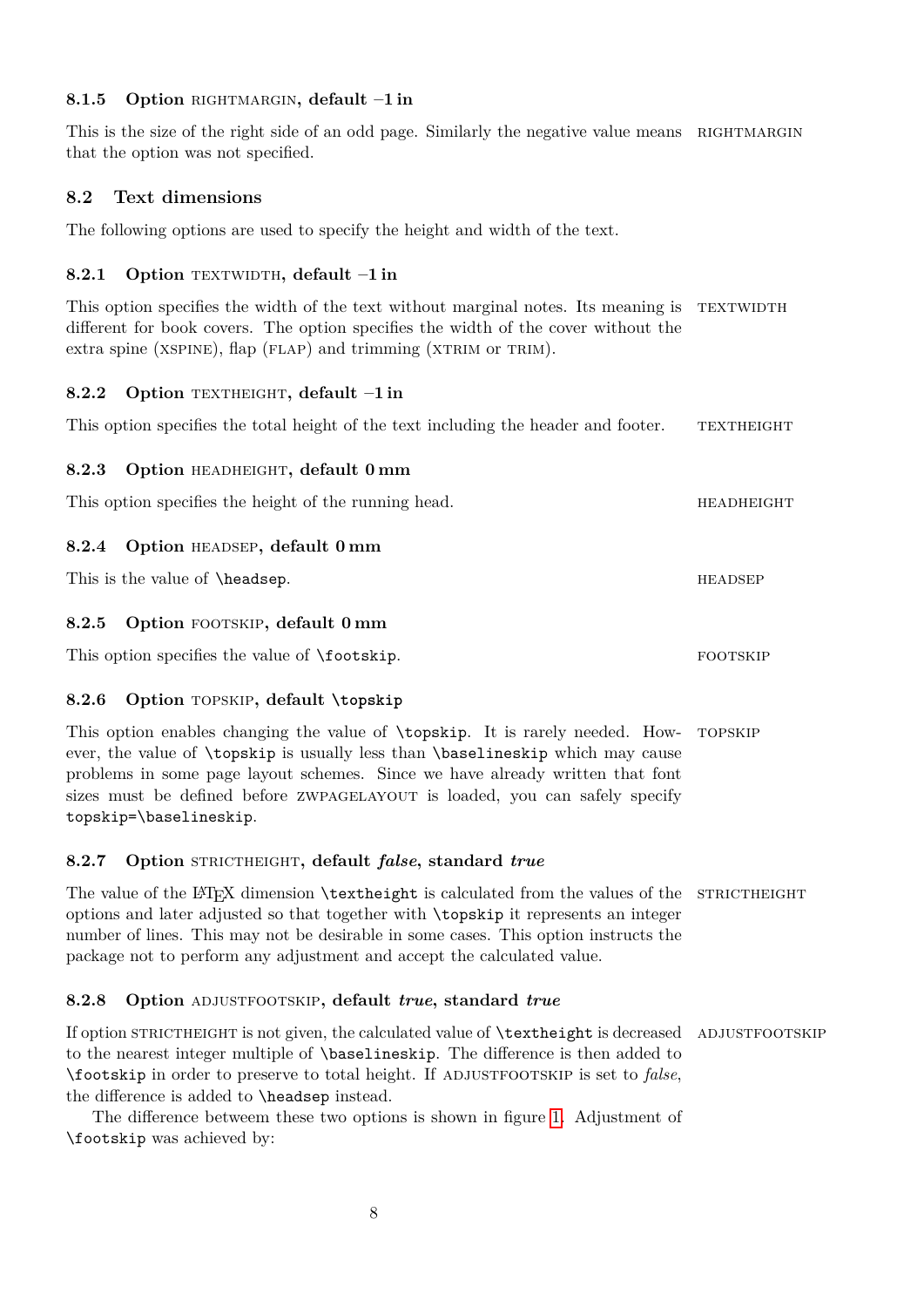| Sample page                          | Sample page                          |
|--------------------------------------|--------------------------------------|
| 1                                    | 1                                    |
| Lorem ipsum dolor sit amet,          | Lorem ipsum dolor sit amet,          |
| consetetur sadipscing elitr, sed     | consetetur sadipscing elitr, sed     |
| diam nonumy eirmod tempor in-        | diam nonumy eirmod tempor in-        |
| vidunt ut labore et dolore magna     | vidunt ut labore et dolore magna     |
| aliquyam erat, sed diam voluptua.    | aliquyam erat, sed diam voluptua.    |
| At vero eos et accusam et justo duo  | At vero eos et accusam et justo duo  |
| dolores et ea rebum. Stet clita kasd | dolores et ea rebum. Stet clita kasd |
| gubergren, no sea takimata sanc-     | gubergren, no sea takimata sanc-     |
| tus est Lorem ipsum dolor sit amet.  | tus est Lorem ipsum dolor sit amet.  |
| Lorem ipsum dolor sit amet, con-     | Lorem ipsum dolor sit amet, con-     |
| setetur sadipscing elitr, sed diam   | setetur sadipscing elitr, sed diam   |
| nonumy eirmod tempor invidunt ut     | nonumy eirmod tempor invidunt ut     |
| labore et dolore magna aliquyam      | labore et dolore magna aliquyam      |
| erat, sed diam voluptua. At vero     | erat, sed diam voluptua. At vero     |
| eos et accusam et justo duo dolores  | eos et accusam et justo duo dolores  |

<span id="page-8-2"></span>Figure 1: Compensation of \textheight by changing \footskip (on the left) and \headsep (on the right)

```
\usepackage[c8,margins=6mm,headheight=4mm,headsep=4mm,
   croplength=3mm, cropgap=2mm,
   cropmarks,cropframe,croptitle=Adjust\ footskip]{zwpagelayout}
```
The sample on te right side of the figure was created by:

```
\usepackage[c8,margins=6mm,headheight=4mm,headsep=4mm,adjustheadsep,
   croplength=3mm,cropgap=2mm,
   cropmarks,cropframe,croptitle=Adjust\ headsep]{zwpagelayout}
```
#### <span id="page-8-0"></span>**8.2.9 Option** adjustheadsep**, default** *true***, standard** *true*

This is a complementary option to ADJUSTFOOTSKIP. ADJUSTHEADSEP

# <span id="page-8-1"></span>**9 Calculation of missing dimensions**

The package can either calculate paper size from the page layout dimensions or calculate missing page layout dimensions if the paper size and some dimensions are known. It operates separately for the height and width. You can e. g. define the paper height and calculate the text height from it and the margins but specify all width layout dimensions and calculate the paper width.

When designing simple pages it is better to define the paper size and calculate some page layout dimensions. However, for bok covers it is recommended to calculate at least the paper width from the layout dimensions of the front cover, the spine and the flap width.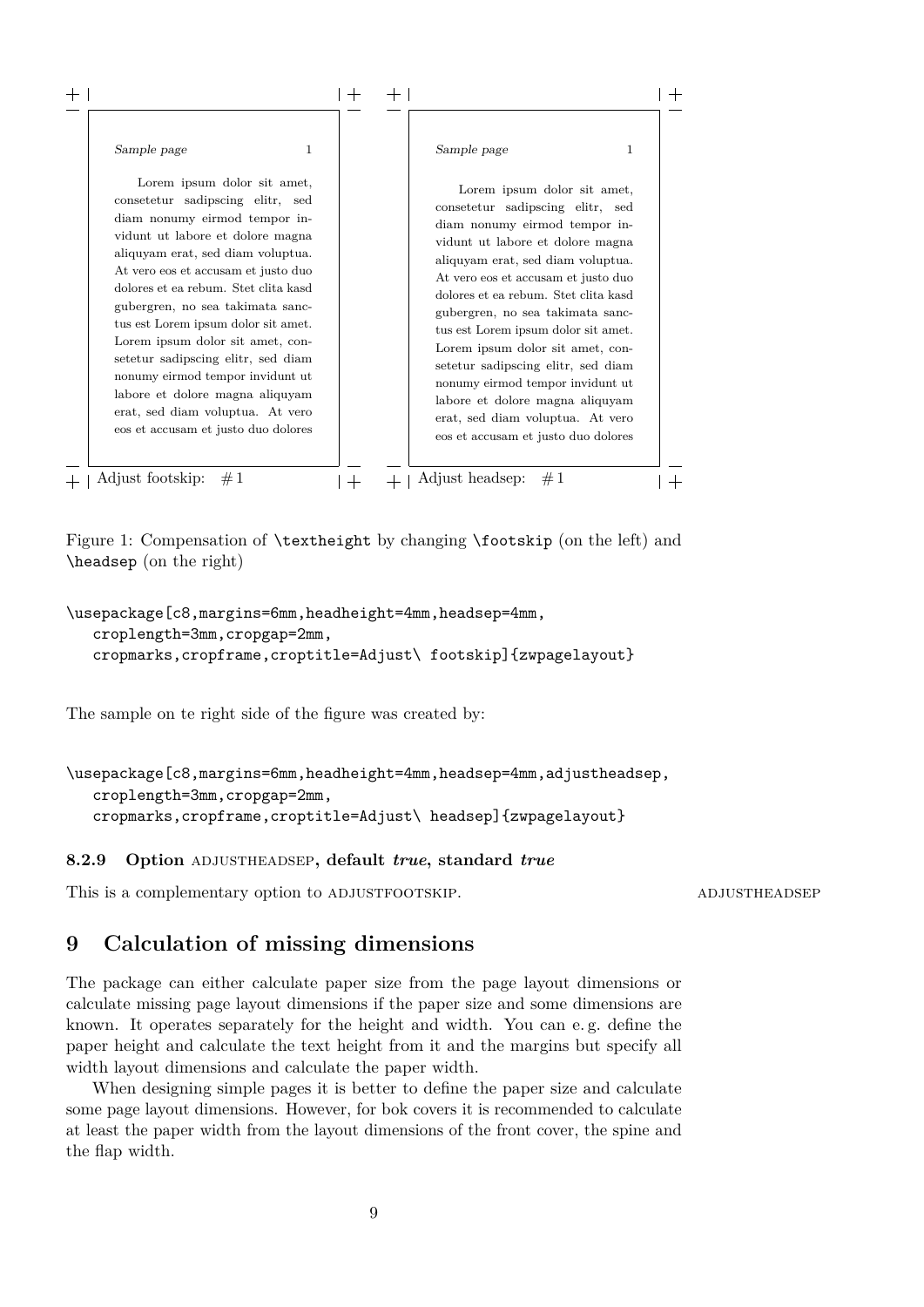#### <span id="page-9-0"></span>**9.1 Calculation of the paper size**

Remember that paper size can be calculated only if all page layout dimensions for the corresponding orientation (height, width) are specified. There is no diagnostics for warning you if some important options are missing, the resukt will just be wrong or the package may even report an error. All dimensions are considered *without* the area for the crop marks.

#### <span id="page-9-1"></span>**9.1.1 Paper height**

Calculation of the paper height is very simple. The formula is:

 $\epsilon$  \paperheight = TOPMARGIN + TEXTHEIGHT + BOTMARGIN + 2 YTRIM

Remember that TEXTHEIGHT includes also \headheight, \headsep, and \footskip. It is not necessary to specify ytrim, the package checks the existence of this option and removes it from the formula if not given.

#### <span id="page-9-2"></span>**9.1.2 Paper width**

Algorithm for calculating the paper width differs for simple pages and book covers. In the simple case the paper width is calculated as follows:

 $\epsilon$  \paperwidth = LEFTMARGIN + TEXTWIDTH + RIGHTMARGIN

The value of **\textwidth** will be equal to TEXTWIDTH. The same value will be stored in macro \UserWidth, see section [15.2.](#page-20-0)

If the book cover is designed, the TEXTWIDTH option refers to the width of the text at the front cover but LEFTMARGIN and RIGHTMARGIN are used to set \oddsidemargin and \evensidemargin. It is therefore better to set these options to zero, or alternatively to the same value as flap or xtrim if the corresponding area will be left empty. The value of \textwidth will then be calculated from the final paper width by:

```
\text{total} = \text{width} - \text{L}\ – RIGHTMARGIN
```
If the flap option is used without the spine option in order to emulate the front cover and spine with an empty back cover, the paper width is calculated as:

 $\epsilon$  \paperwidth = LEFTMARGIN + FLAP + TEXTWIDTH + XTRIM + RIGHTMARGIN

The value of XTRIM may be omitted. The value of XSPINE will be silently ignored. It is not allowed to have just the spine, the front cover and the flap while leaqving the back cover empty.

The case of a book cover with the spine given is a bit more complicated:

 $width = XSPINE + TEXTWIDTH + FLAP + XTRIM$  $\text{paperwidth} = \text{LEFTMARGIN} + \text{SPINE} + 2 \text{ width} + \text{RIGHTMARGIN}$ 

Options xspine, flap, and xtrim need not be specified if these elements are not needed.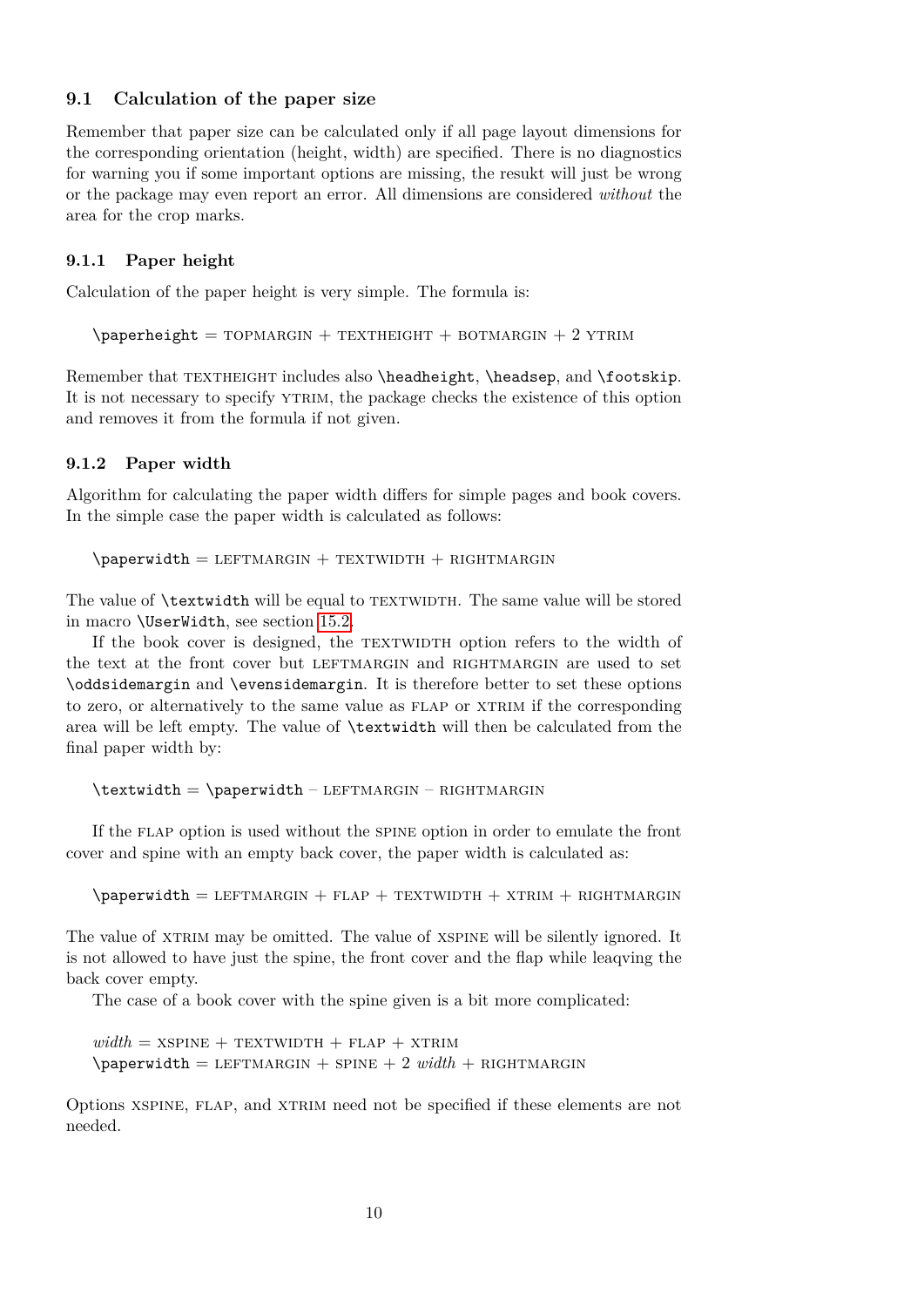### <span id="page-10-0"></span>**9.2 Calculation of page layout dimensions**

Algorithm for calculating the page layout dimensions is intended for simple pages, not for book covers. Options XTRIM, YTRIM, SPINE, XSPINE, and FLAP are silently ignored but will be taken into account when producing the crop marks. You can still make use of this algorithm if you understand what you are doing and if you wish to do extra calculations yourself.

The dimensions may be overdetermined. In such a case the algorithm disregards one of the dimensions and calculates it.

### <span id="page-10-1"></span>**9.2.1 Vertical dimensions**

The algorithm first looks whether textheight was given. If not it is assumed that the user wishes to have it calculated from the paper height and the margins. If the botmargin option was not set, it will be set to the same valu as topmargin.

In the second step the package looks whether BOTMARGIN is defined, either by the user or from the previous step. If so, the text height is calculated, otherwise the bottom margin is calculated from the top margin and the text height. As a matter of fact, the bottom margin is never used by TEX.

Finally the value of \textwidth is reduced by \headheight, \headsep, and \footskip. If STRICTHEIGHT is \false, the values are later adjusted according to options ADJUSTFOOTSKIP and ADJUSTHEADSEP so that **\textheight** – **\topskip** is an integer multiple of \baselineskip.

#### <span id="page-10-2"></span>**9.2.2 Horizontal dimensions**

The sum of the horizontal dimensions must be equal to the paper width according to the relation:

LEFTMARGIN + TEXTWIDTH + RIGHTMARGIN =  $\epsilon$ 

If all three dimensions are specified, TEXTWIDTH is disregarded and calculated from the other dimensions. If any two dimensions are given, the missing one is calculated from the above formula. If only one dimension is given, it is assumed that both margins have the same size and the above formula is applied. It is even possible to omit all dimensions. In such a case the margins are assumed to have the same size as topmargin and the text width can thus be calculated.

## <span id="page-10-3"></span>**10 Page reflection**

We sometimes need to print the whole document as a mirror image. Although there REFLECTare external tools that can provide such a job taking PDF or PS as input, it is useful to do everything in a single step. The package provides options REFLECTHORIZONTALLY for horizontal reflection and REFLECTVERTICALLY for vertical reflection, respectively. If you specify both, some drivers may interpret both of them and print rotated  $180^{\circ}$ , some interpret only one of them.

The PostScript to PDF converters optionally rotate pages according to the text direction. They may be confused by reflected text and add undesired rotation. If the horizontally reflected text is roteted  $180^\circ$ , it looks as if it were reflected vertically instead.

**HORIZONTALLY** REFLECTVERTICALLY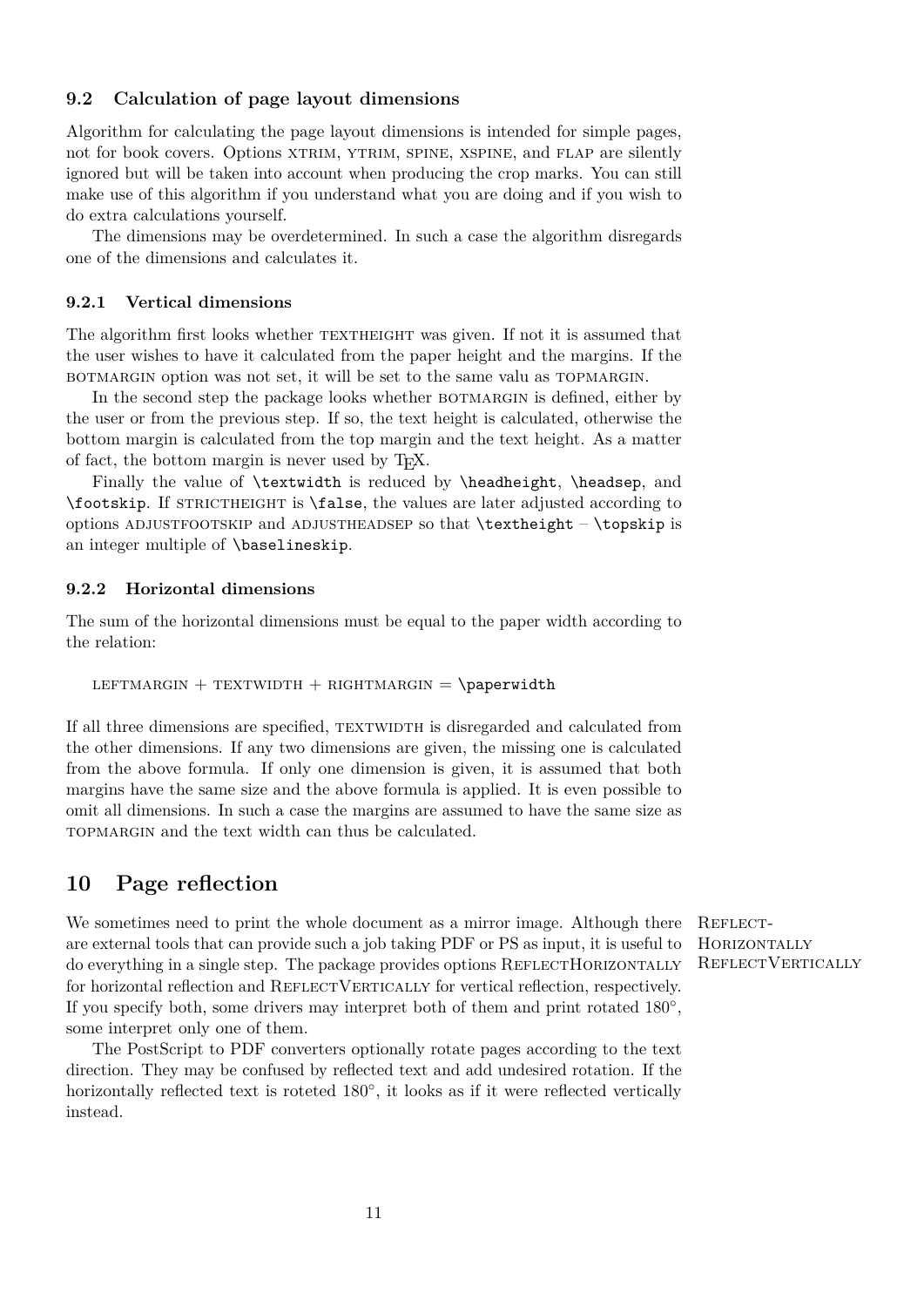Remember that these options are intended for printing only. The hypertext links made by the HYPERREF package will be wrong. If you wish to rotate parts of texts and preserve hyperlinks, use ROTATING instead.

A word of warning has to be said. In pdftex reflection is implemented by redefininng \shipout. We add PDF literal code to the beginning of each page. For dvips we add code to the bop-hook. If you need your own code in the bop-hook, you have to store the old definition and execute it. For xetex we add code to bop and eop. It seems that only one bop and one eop can be used. That is why the page is reflected vertically if both options are used. As a result you are not allowed to use your own bop and eop code together with these options.

# <span id="page-11-0"></span>**11 Crop marks**

The crop marks must appear outside the print area. The package assumes that \paperheight and \paperwidth contain the page size after trimming. These dimensions will then be increased and the page will be shifted by setting \hoffset and \voffset. If you wish to print the crop marks using zwpagelayout, you must not change values of \hoffset and \voffset.

The values of **\hoffset** and **\voffset** will be set to the sum of CROPLENGTH and CROPGAP, see the following text.

### <span id="page-11-1"></span>**11.1 Basic crop marks options**

Options described in this section define basic behaviour of the crop marks. The options can be used in all crop mark styles.

#### <span id="page-11-2"></span>**11.1.1 Option** onlycropmarks**, default** *false***, standard** *true*

It may happen that a document is already finished and proof-read and just the onlycropmarks crop marks have to be added. By specifying option onlycropmarks you instruct the package to ignore all page layout options and interpret the crop marks options only. You just have to ensure that \paperheight and \paperwidth are set to the dimensions of the trimmed page before the ZWPAGELAYOUT package is loaded and \hoffset and \voffset are left at their default values.

#### <span id="page-11-3"></span>**11.1.2 Option** cropmarks**, default** *false***, standard** *true*

This option asks for creation of the crop marks. CROPMARKS

### <span id="page-11-4"></span>**11.1.3 Option** nocropmarks**, default** *true***, standard** *true*

This is a complementary option to CROPMARKS. NOCROPMARKS

#### <span id="page-11-5"></span>11.1.4 Option CROPLENGTH, default 5 mm

This option specifies the length of the crop mark. CROPLENGTH

#### <span id="page-11-6"></span>**11.1.5 Option** cropgap**, default 5 mm**

This is the space that must be left blank between the crop marks and the trimmed CROPGAP page. This area is also known as bleed.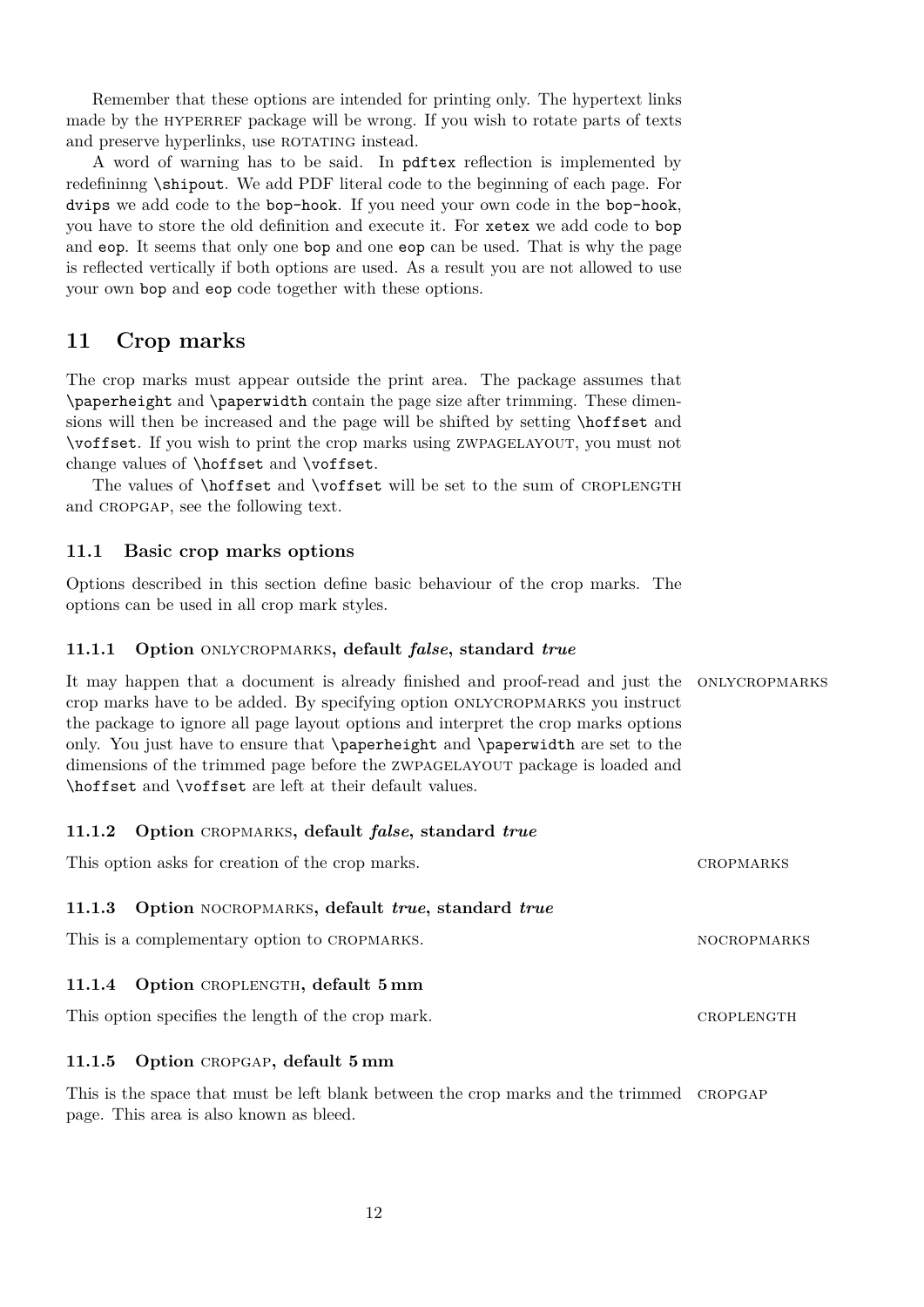### <span id="page-12-0"></span>**11.1.6 Option** cropframe**, default** *false***, standard** *true*

When designing a book cover we often wish to verify whether all elements are properly CROPFRAME aligned. Option cropframe can be used to print the frames. It is active only if cropmarks was specified.

### <span id="page-12-1"></span>**11.1.7 Option** nocropframe**, default** *true***, standard** *true*

This is a complementary option to CROPFRAME. NOCROPFRAME

#### <span id="page-12-2"></span>11.1.8 Option CROPSTYLE

This option selects the style of the crop marks. Two styles are defined, *default* and CROPSTYLE *leaflet*.

### <span id="page-12-3"></span>11.1.9 Option CROPTITLE

This option defines the text that should be printed on each page. It may e.g. be CROPTITLE the title of the document. Remember that all spaces are gobbled when parsing the options. The spaces must therefore be specified as  $\setminus \Box$  or the text must be enclosed in curly braces.

### <span id="page-12-4"></span>11.1.10 Option CROPSEPARATOR

This is the separator between the title and the page number. Its default value is CROPSEPARATOR :\quad.

### <span id="page-12-5"></span>**11.1.11 Option** pagenumberfirst**, default** *false***, standard** *true*

Each page contains the title followed by the separator and the page number. If you PAGENUMBERFIRST set this option to *true*, the order will be reversed.

#### <span id="page-12-6"></span>**11.1.12 Option** pagenumberlast**, default** *true***, standard** *true*

| This is a complementary option to PAGENUMBERFIRST.         | PAGENUMBERLAST |  |
|------------------------------------------------------------|----------------|--|
| 11 1 19 Option HUEDACENHAPPER default trees standard trees |                |  |

### <span id="page-12-7"></span>**11.1.13 Option** usepagenumbers**, default** *true***, standard** *true*

This option requests printing the page numbers. USEPAGENUMBERS

#### <span id="page-12-8"></span>**11.1.14 Option** nopagenumbers**, default** *false***, standard** *true*

This is a complementary option to USEPAGENUMBERS. NOPAGENUMBERS

### <span id="page-12-9"></span>**11.1.15 Option** nobleedclip**, default** *false***, standard** *true*

The pages are clipped to the bleed box so that graphics does not collide with the crop NOBLEEDCLIP marks. Since the package must work also with DVIPS, the PDF operators are not used and the crop marks area outside the bleed box is just overpainted with white rectangles. The color package is thus required and will be loaded automatically. If you set nobleedclip to *true*, the pages will not be clipped. It may be useful if you know that nothing extends to the crop marks area and the color package may clash with other packages required by your document.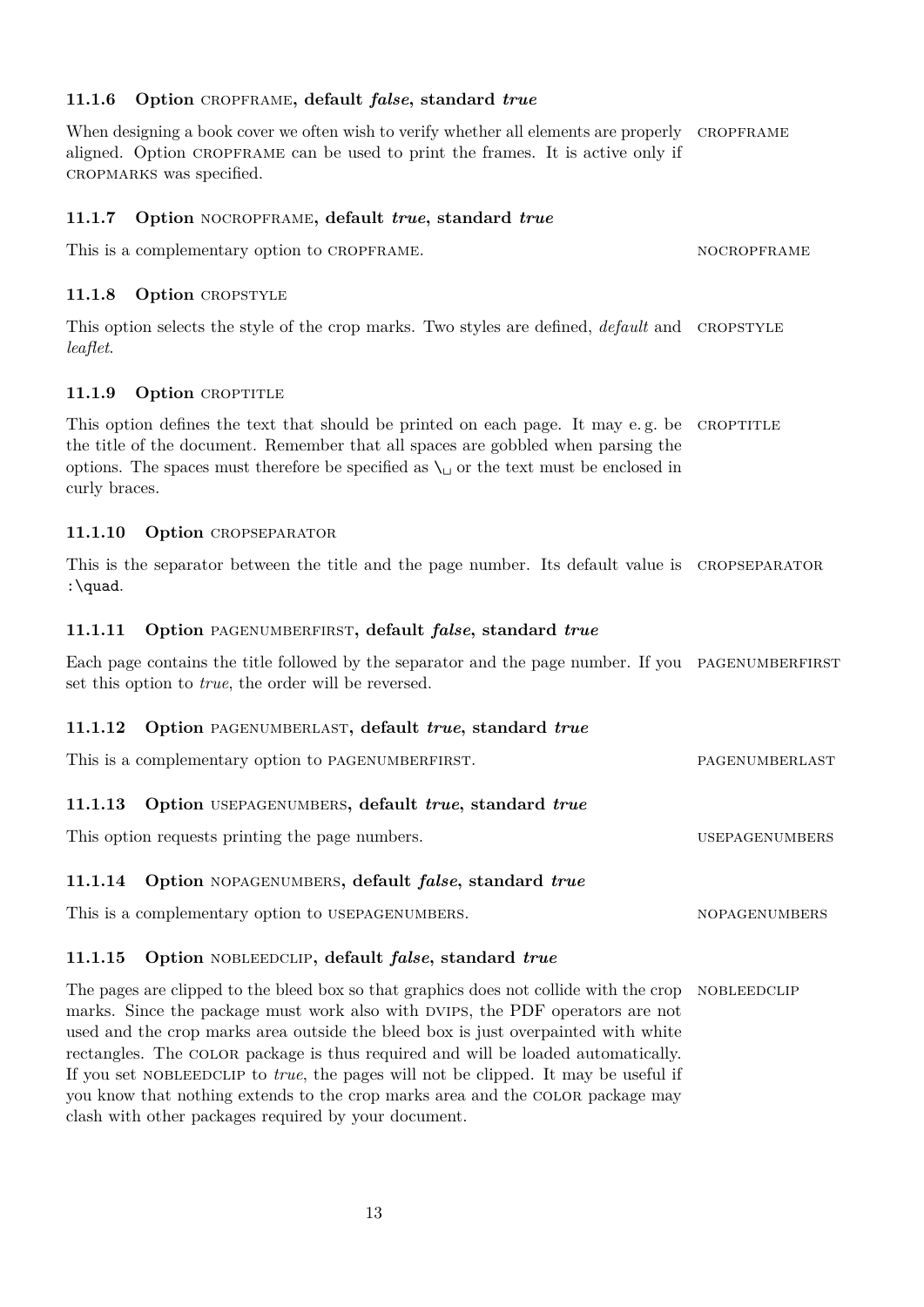### <span id="page-13-0"></span>**11.2 Options for the** *default* **style**

These options can be used if CROPSTYLE is set to *default* or omitted.

#### <span id="page-13-1"></span>**11.2.1 Option** spine

This option is used for designing book covers. It specifies the width of the book spine. spine You can even request a zero width but negative values will have disastrous results.

#### <span id="page-13-2"></span>**11.2.2 Option** xspine

This option defines the extra space adjacent to the spine so that the book can be XSPINE safely opened. This space should not be used for printing logos etc., because they will soon be damaged by frequent use of the book. The option is ignored unless spine is used.

#### <span id="page-13-3"></span>11.2.3 Option FLAP

This is another option for book covers. It specifies the width of the flap. If SPINE is FLAP given, the book cover is supposed to have flaps of equal sizes on both sides. Sometimes you do not have flaps and the back cover remains empty, thus you do not like to prepare the design of it, you just wish to design the spine and the front cover. This can be acheved by specifying flap as the spine thickness and omitting spine.

#### <span id="page-13-4"></span>11.2.4 Options TRIM, XTRIM, YTRIM

The paper or canvas used for printing the book covers is folded to the inner side yet TRIM **XTRIM YTRIM** part of it will be visible. Such part is specified by XTRIM in horizontal direction and ytrim in vertical direction. You can use trim to set both of them to the same value.

#### <span id="page-13-5"></span>**11.3 Options for the** *leaflet* **style**

The following options can be used if cropstyle is defined as *leaflet*. As the value says, the style is useful for leaflet production because in addtion to the crop marks additional marks for folding. Not all options can be used with all fold types. It will be described in greater detail in the following text.

The leaflets are usually printed on both sides and sometimes one of the leaves needs width correction as will be explained later. The macros will apply the correction the one side on odd pages and on the other side on even pages. This can only happen if the twoside class option is given or a class is used where two-side printing is the default. Usually the leaflet will consist of two pages only but no check is made.

The CROPFRAME option (see  $11.1.6$ ) can also be used for previewing the leaflet layout.

### <span id="page-13-6"></span>11.3.1 Option LEAFCOUNT, default 4

This option defines the number of leaves to be used in the Z-type. It is silently LEAFCOUNT ignored with other fold types. Internally other fold types overwrite it with the value they need in the macros.

#### <span id="page-13-7"></span>11.3.2 Option FOLDCORR, default 0mm

As default all leaves have equal width. However, from technical or stylistic reasons FOLDCORR the letmost or righmost leaf requires a different width. This can be achieved by this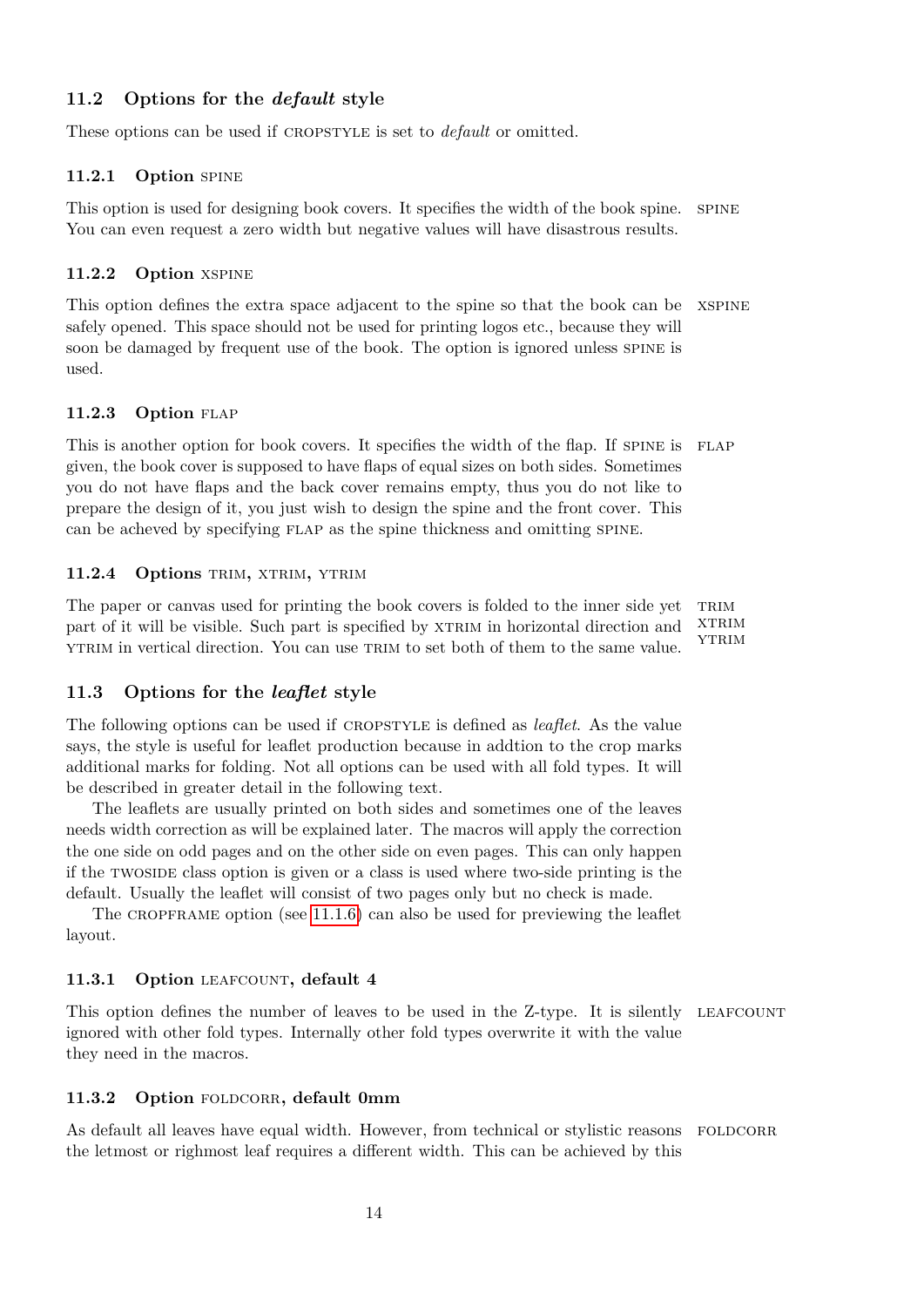option. The value specifies an additional horizontal skip that is applied when printing the crop/fold marks and the optional frames.

The width of the leaves is equal because it is achieved by  $\hbar$ il. If you specify foldcorr=-2mm, the corrected leaf will be 2 mm narower that the others. Since there is *1fil* in the width specification of the leaves, you can achieve nice tricks be specifying foldcorr=5cm plus -1fil. In such a case the *1fil* in the corrected leaf will vanish and its width will be 5 cm.

Width corrections are not allowed in the *Z* and *4* types and the option value is ignored. The details of the FOLDCORR will be given in the next section.

### <span id="page-14-0"></span>11.3.3 Option FOLD, default 2

This option selects a fold type used with the leaflet. Supported options are 2, 3left, FOLD *3right*, *4*, *Z*. Their exact meaning is described below.

- **2** This option is used for singly folded leaflet. Usually the leaves will have different widths. The width of the left leaf is modified by the FOLDCORR option.
- **3left** This option defines a leaflet with three leaves folded inside. For technical reasons the leaf folded inside must be slightly narrower. Typically this is the leftmost leaf. The leaf can be made narrower by applying FOLDCORR.
- **3right** This is essentially the same as the previous option with the only difference that the FOLDCORR correction is applied to the rightmost leaf.
- **Z** This option is used for Z-folded leaflets. The number of leaves is defined by the LEAFCOUNT option and with correction is not allowed.
- **4** This type of leaflet looks as the Z-type but without a fold in the middle. It can be viewed as a middle leaf of double width and the outer leaves are folded so that they touch each other. The middle crop mark is therefore missing because there is no fold there but a line will be drawn if the cropframe option is requested.

As a final remark it is important to write that the width correction is applied as explained above on the odd pages. The correction of the same size is applied to the opposite side of the leaflet on even pages.

### <span id="page-14-1"></span>**12 Color support**

The package offers basic color support, namely it prints the names of separations. The color support is implemented via a few options. Color printing is performed using the color package that is loaded automatically. The package does not use predefined color names.

The package recognizes the color package by existence of the \definecolor macro. If this macro is not defined, the COLOR package will be added if:

- option color is *true*
- option NOBLEEDCLIP is *false* and CROPMARKS is *true*
- option REDEFINEBLACK is *true*
- option REDEFINETOCMYK is *true*
- option OVERPRINT is *true*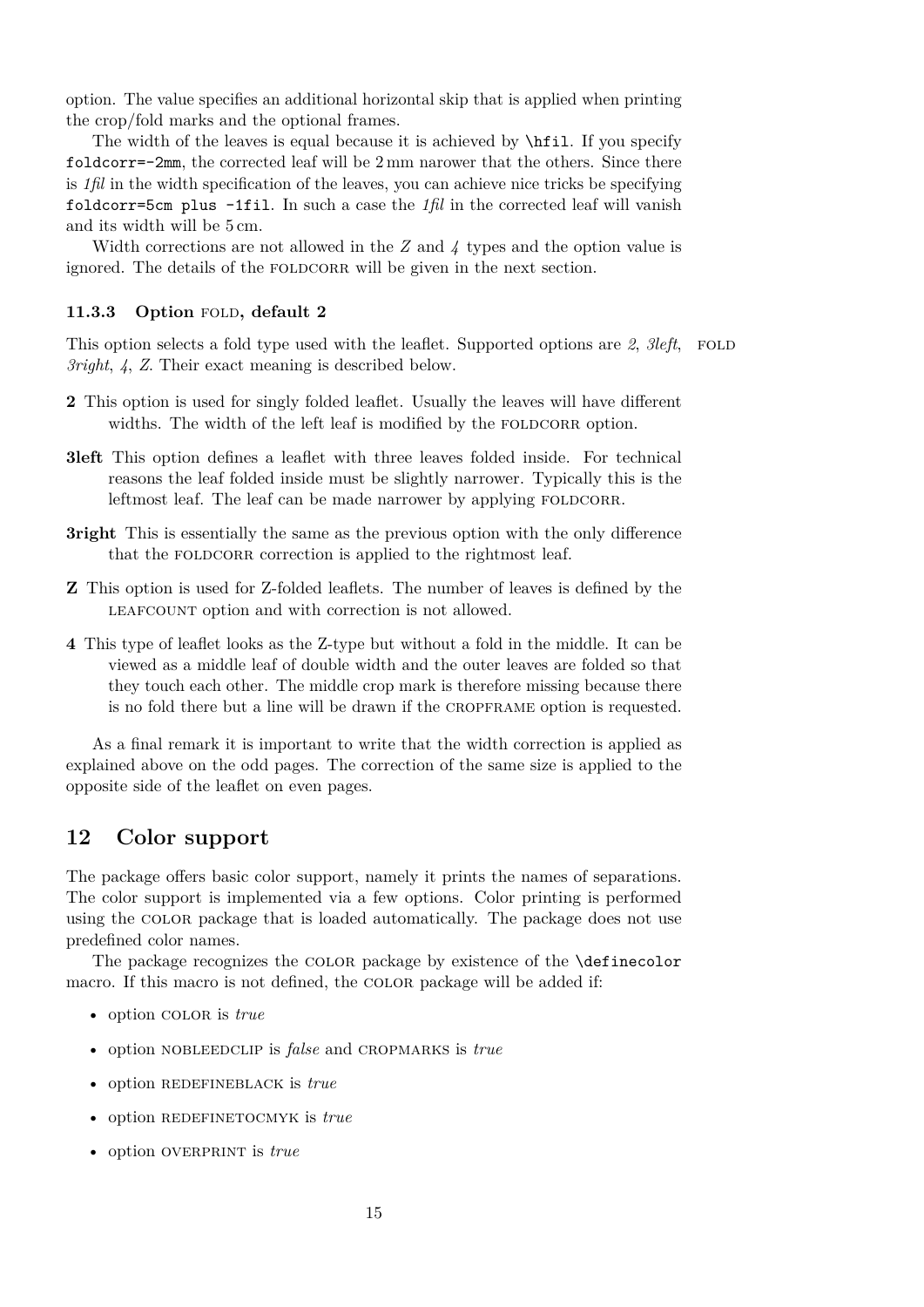If none of the above applies, the color support is not needed and the package will not be loaded.

If the color package is being loaded, no options are given to it. Especially the driver selected by the DRIVER option (see section  $6$ ) is not set. If you must specify any option for the color package, you have to load it yourself before loading zwpagelayout.

### <span id="page-15-0"></span>**12.1 Color support for cropmarks**

Option color asks for the color support. Without setting this option to *true* all color other color options are silently ignored.

Option COLORMODEL defines the color model used. Its default value is cmyk. You COLORMODEL will rarely need to change it.

Option cropcolor specifies the color to be used for the crop marks. Remember cropcolor that the crop marks must be visible on all separations, thus it might not be sufficient to print them in black. As default their color is mixed of 100 % of all components of the current color model. Since the default model is cmyk, the default value of this option is  $\{1,1,1,1\}$ . Notice that the syntax conforms to the requirements of the color package.

Option colors assigns names to the color components of the current model. colors Specification of each color must be enclosed in curly brackets. The color name is followed by a colon and comma separated values conforming to the syntax of the color package. It will be clear from the following examples.

Suppose that for some strange reason you prepare the document in the RGB space. Your specification will then be:

```
\usepackage[cropmarks,color,colormodel=rgb,cropcolor={1,1,1},
    colors={{RED:1,0,0},{GREEN:0,1,0},{BLUE:0,0,1}},
    croptitle=RGB\ example]{zwpagelayout}
```
Now we show a more realistic example. The document should be printed in custom colors. Since the true specification of custom colors requires much work and is rarely worth the trouble, we make use of the CMYK model. We will use cyan instead of Pantone 298 (blue), magenta instead of Pantone 213 (red), black will remain black and the yellow separation will be unused. The crop marks should not produce anything on the yellow separation and we should provide proper color names. The specification will therefore look as:

```
\usepackage[cropmarks,color,cropcolor={1,1,0,1},
    colors={{Pantone\ 298\ (blue):1,0,0,0},
            {Pantone\ 213\ (red):0,1,0,0},{Black:0,0,0,1}},
    croptitle=Example\ with\ custom\ colors]{zwpagelayout}
```
Notice that the colormodel option was not specified. Its default value was used. The CROPCOLOR option left zero for the yellow separation.

If a color is light as e. g. the process yellow, it may be better to display its name in white on a colored background. This is achieved by preceding the color name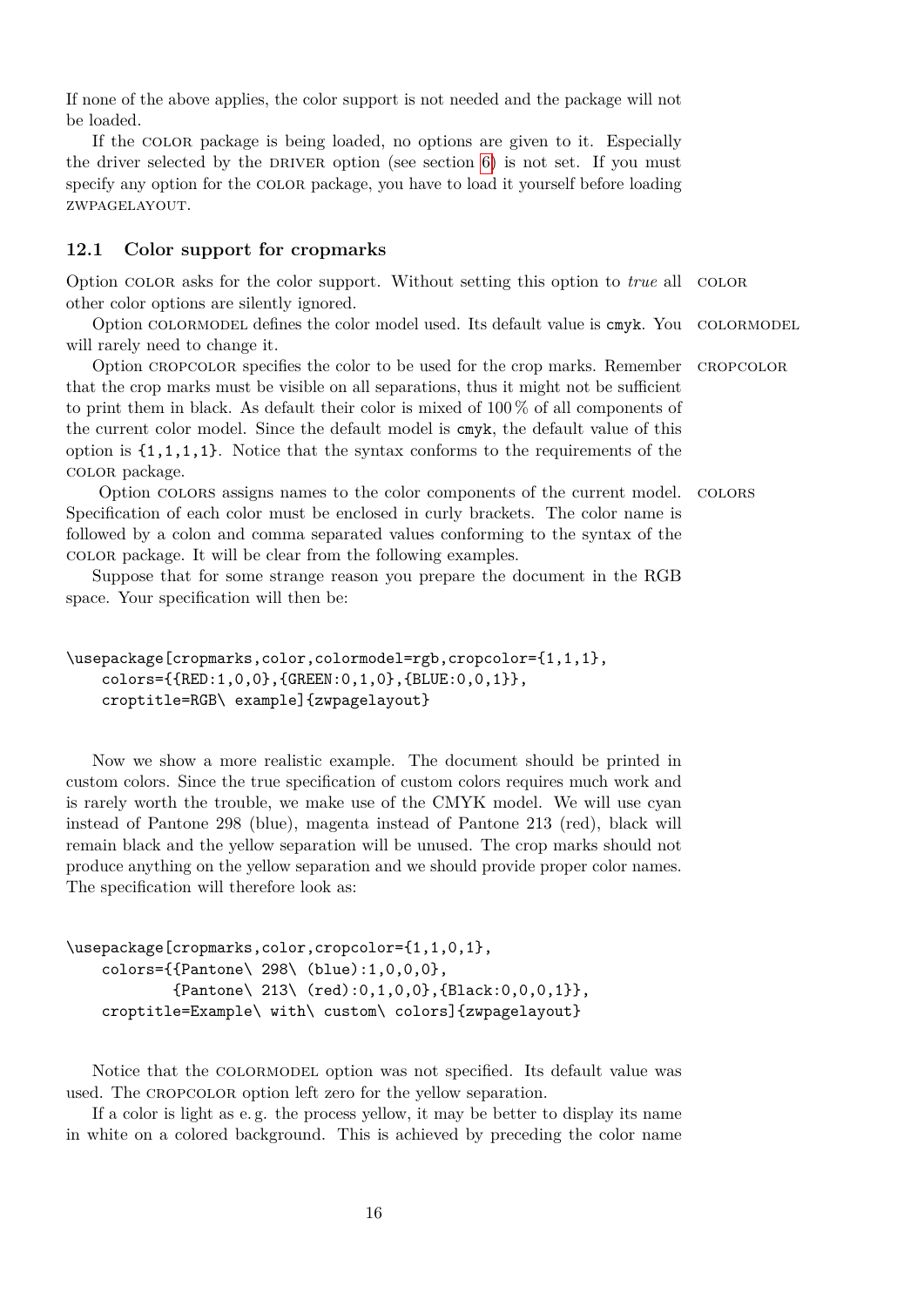with an asterisk. This is now the default behaviour for the yellow color. The default definition is:

colors={{CYAN:1,0,0,0},{MAGENTA:0,1,0,0},{\*YELLOW:0,0,1,0},{BLACK:0,0,0,1}}

### <span id="page-16-0"></span>**12.2 CMYK colors**

The color package defines *black* using the GRAY model and colors *red*, *green*, *blue* cmykblack cmykread cmykgreen cmykblue by the RGB model. The GRAY model rarely causes any problem but the RGB model is not acceptable for printing. The ZWPAGELAYOUT package therefore defines the corresponding colors using the CMYK model. Different names are selected so that there is no clash in case you really need these colors in RGB.

#### <span id="page-16-1"></span>**12.3 Overprinting support, default** *false***, standard** *true*

The overprinting support must be requested by the OVERPRINT option. If the OVERPRINT option remains *false*, the overprinting commands will be defined but will do nothing. Remember that you can overprint any color, not just black. You thus should not enable overprinting globally. The mode is therefore set to *knockout* within the package.

Overprint is implemented in all supported drivers. However, there is a minor \OverprintXeTeXExtGState problem with the  $(x)$ dvipdfm $(x)$  family of drivers. The definition of the graphic state must be present in the resources of each page where overprinting is used. The  $(x)$ dvipdfm $(x)$  drivers do not do it automatically, it has to be done by the \OverprintXeTeXExtGState macro. Since the cropmarks switch overprint off, they require the definition of the graphic state and the macro is always invoked from the running head. This requirement is thus a minor problem. The user usually does not care whether overprint is enabled for preview and proof-reading. The final document will have cropmarks and thus overprint will be enabled.

These macros change the mode to *overprint* or *knockout*, respectively. They act \SetOverprint as declarative macros, similarly as e.g. \itshape. You have to use them within a \SetKnockout group. The macros are intended to be used for changing the mode for a longer part of text. Due to the way how environments are handled in LATEX, it is also possible to write:

\begin{SetOverprint} Some long text to be overprinted... \end{SetOverprint}

If a short part of text should be printed in a different mode, one-argument macros \textoverprint \textoverprint and \textknockout can be used. They act similarly as the \textit \textknockout macro.

Overprinting works only if both the background and forground colors are in the REDEFINEBLACK CMYK model. However, the *black* color, which is most often overprinted, is defined in the GRAY model as default. This package defines the cmykblack color that may be used for this purpose. In addition if REDEFINEBLACK is set to *true*, the standard *black* color will be redefined in CMYK.

Although *red, green, blue* will rarely be used for overprinting (maybe just as REDEFINETOCMYK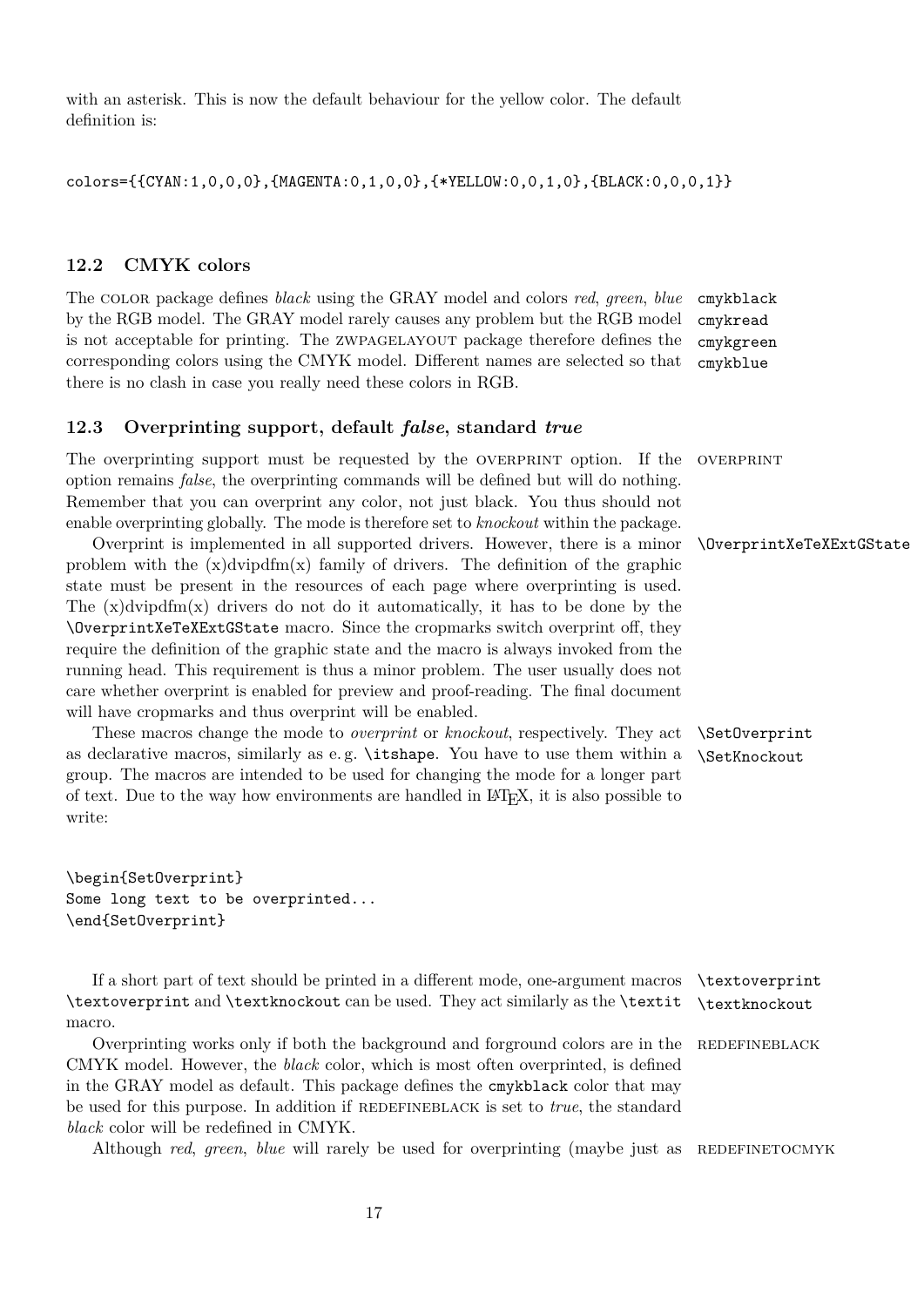a background), option REDEFINETOCMYK requests redefinition of these colors to CMYK. The *black* color will be redefined as well.

**Important note:** the  $(x)$  dvipdfm $(x)$  drivers may switch to the gray colour model after \textcolor even if redefinition of black or even all colours to CMYK was requested. If black overprint does not work, insert explicit \color{cmykblack}. This trick is not needed with pdfT<sub>E</sub>X or dvips.

If the colors are redefined to CMYK, the original definitions are not available. grblack Although you redefine them due to a printing process where the RGB colors are undesirable, you can sometimes need them. For this purpose *grblack*, *rgbred*, *rgbgreen*, *rgbblue* colors are always available.

# <span id="page-17-0"></span>**13 PDF information**

The package writes the basic information that is required by  $PDF/X$  even if  $PDF/X$ conformace is not requested. The basic pieces of information are CreationDate and ModDate. Implementation is driver dependent and some information is supplied by the driver itself. Thus pdftex inserts both,  $(x)$ dvipdfm $(x)$  (X $\pi$ T<sub>F</sub>X) adds CreationDate only, dvips adds none. The missing information is supplied by this package based on \date and \time. The next subsections will explain how other fields can be defined and how they can be disabled if needed.

### <span id="page-17-1"></span>**13.1 PDF title**

The TITLE option is used to set the title field. The default is to take the contents of TITLE the CROPTITLE option even if the cropmarks are switched off. If CROPTITLE is empty, \jobname is used. If you specify this option without a value, it has a special meaning of suppressing creation of PDF information field. Since this is not mnemonic, there is a NOPDFINFO option with the same effect, see subsection [13.5.](#page-17-5)

### <span id="page-17-2"></span>**13.2 PDF author**

The AUTHOR option sets the author of the document. The field is not required by AUTHOR PDF/X, therefore it has no default value.

### <span id="page-17-3"></span>**13.3 PDF subject**

The subject option defines the subject of the document. SUBJECT

### <span id="page-17-4"></span>**13.4 PDF keywords**

The KEYWORDS option is used to set the list of keywords. Usually the keywords will KEYWORDS be given as a comma separated list. They must therefore be enclosed in braces.

### <span id="page-17-5"></span>13.5 Option NOPDFINFO

The above mentioned fields may also be set in the PDF file by the HYPERREF NOPDFINFO package. If HYPERREF is used, it may not be desirable if ZWPAGELAYOUT wrote the PDF information. If you specify NOPDFINFO in the list of options, setting all above mentined information (including ModDate) will be disabled. This option is not boolean, it just erases the contents of the TITLE option, see subsection [13.1.](#page-17-1)

rgbred rgbgreen rgbblue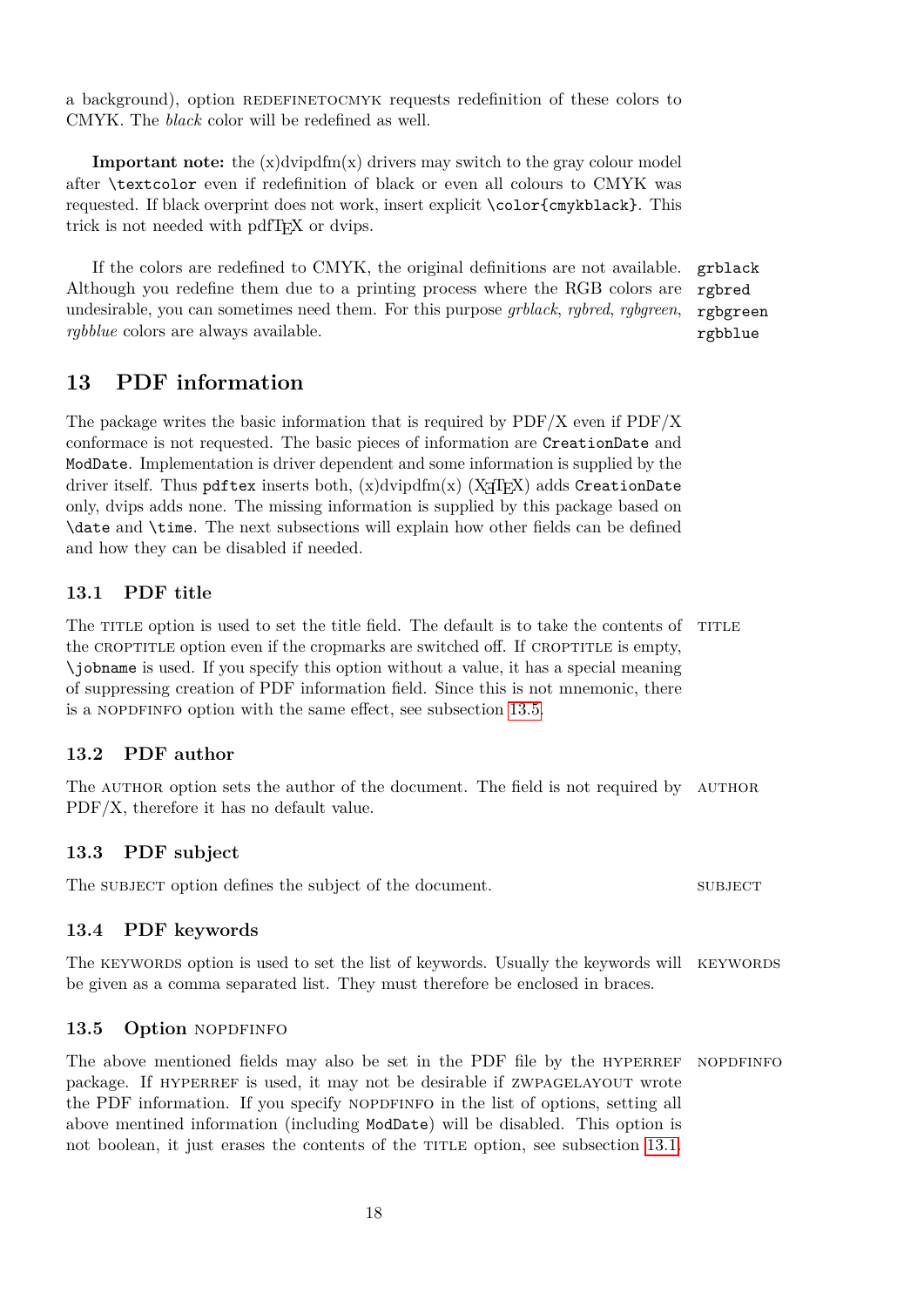Since options are procesed in the order in which they are declared in the package, nopdfinfo will always erase the PDF title even if it is specified before title.

It has recently been found that these packages do not conflict, it is safe to specify some pieces of information by zwpagelayout and other pieces of information via hyperref. Anyway, this option will be preserved for the case that it might be needed in the future.

# <span id="page-18-0"></span>**14 PDF/X-1a compliance**

The package partially implements the PDF/X-1a standard. Remember that implementation is driver dependent and not everything can be achieved with all drivers. The following sections will give you more detail. Unlike the PDFX package we try to do as much in xetex and set the bounding boxes according to the real page size.

### <span id="page-18-1"></span>14.1 Option PDFMINORVERSION

This option allows you to set the version of the PDF file. It works with pdftex only. PDFMINORVERSION There is no \special for sending this information to  $(x)$ dvipdfm $(x)$ , it can only be set on the command line. Similarly PostScript to PDF converters accept such setting from the command line or a configuration file although there is a PS command for setting it.

The same effect can also be achieved by \SetPDFminorversion from a preamble. \SetPDFminorversion The macro accepts a single argument and is implemented for pdftex only. It does nothing for other drivers.

### <span id="page-18-2"></span>14.2 Option PDFX

This option ask the package to create  $PDF/X-1$ a file. The first requirement is to PDFX set PDF version to 1.3, thus it sets the minor version to 3 and then disables macro \SetPDFminorversion. Other options have reasonable default values but they can be changed as described in the following subsections.

PDF/X-1a compliance is not handled for dvips and some features are not available for xetex.

### <span id="page-18-3"></span>**14.3 Options** OutputCondition **and** OutputConditionIdentifier**, default Euroscale Coated v2**

These options specify the ICC profile. I am not sure how to obtain the correct names. OUTPUTCONDITION OUTPUTCONDITIONset another value. From my personal experience I prefer *eucmyk50* when converting IDENTIFIER The default values correspond to the ICC profiles used in Europe but you can easily my images from AdobeRGB to CMYK.

### <span id="page-18-4"></span>**14.4 Option** ICCfile

This option specifies the name of the file containing the ICC profile. There is no default ICCFILE definition and no profile is embedded. The profiles usually accompany commercial products as printers and scanners or can be downloaded from the web. If you have a CMYK profile that you wish to embed, you can specify its name with the optICCfile option. The profile can only be embedded by pdftex.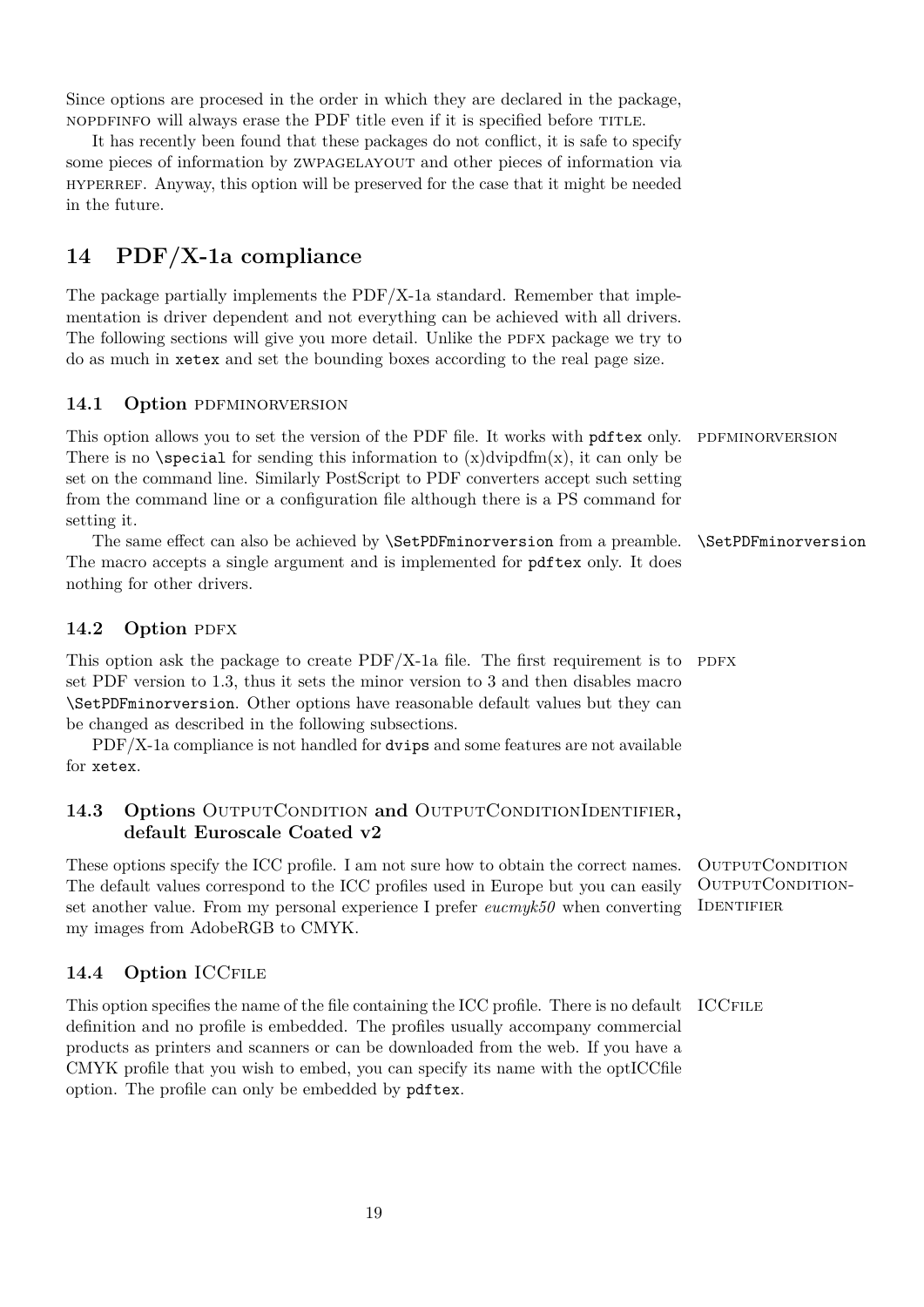### <span id="page-19-0"></span>**14.5 Font embedding**

 $PDF/X$  requires all fonts to be embedded. The ZWPAGELAYOUT package cannot ensure it. You have to verify your configuration files and make sure that fonts are embedded.

### <span id="page-19-1"></span>**14.6 Page bounding boxes**

It is mandatory to set BleedBox and TrimBox in addittion to MediaBox. Setting these boxes is explained in section [7.3.](#page-6-0) ArtBox is explicitely forbidden by  $PDF/x$ , therefore it is not set.

### <span id="page-19-2"></span>**14.7 PDF information**

Mandatory fields are title, CreationDate and ModDate. All these fields are set automatically unless they are disabled as described in section [13.](#page-17-0)

### <span id="page-19-3"></span>**14.8 MPT metadata**

Emdedding MPT metadata is currently not implemented. It will be implemented in the future but only for pdftex.

### <span id="page-19-4"></span>**14.9 Color**

PDF/X-1a allows only CMYK colors and spot colors. Since zwpagelayout does not handle colors itself but makes use of the color package, it cannot verify that only allowed colors are used.

# <span id="page-19-5"></span>**15 Useful macros**

The package offers two types of useful macros. The macros from the first group help in designing the document. However, as mentioned in the Introduction, the package may be deployed in already existing document just for adding the crop marks. In order to reduce the risk of conflicts with other packages these macros are unavailable if the onlycropmarks option is used. The second group contains macros that are primarily used in the crop mark generation. They are always visible.

#### <span id="page-19-6"></span>**15.1 Userspace macros**

As written above, macros of this group are available only if the onlycropmarks option was not used. It is not planned to make any interface for providing them even with the ONLYCROPMARKS option. If the document is already finished, you do not need them. If you write a new document, it is preferable to use the whole package for defining the page layout. The macros will than be available.

TEX should use integer arithmetic but some implementations, e.g.  $emTrX$ , violate \topskip this rule. This makes processing the text faster but may have bad results. If you \Vcorr combine text with boxes and fixed size glues the height of which is an integer multiple of \baselineskip, the round-off errors may add a few scaled points, the page overflows and as a result is made one line shorter and underfull vbox is reported. For this reason tiny shrink is added to \topskip, its size is 11.00153pt minus 0.00763pt. Yet it may not be sufficient in some cases. We therefore provide vertical skip macro \Vcorr the size of which is shrinkable zero. The meaning of \Vcorr is macro:->\vskip 10sp minus 50sp.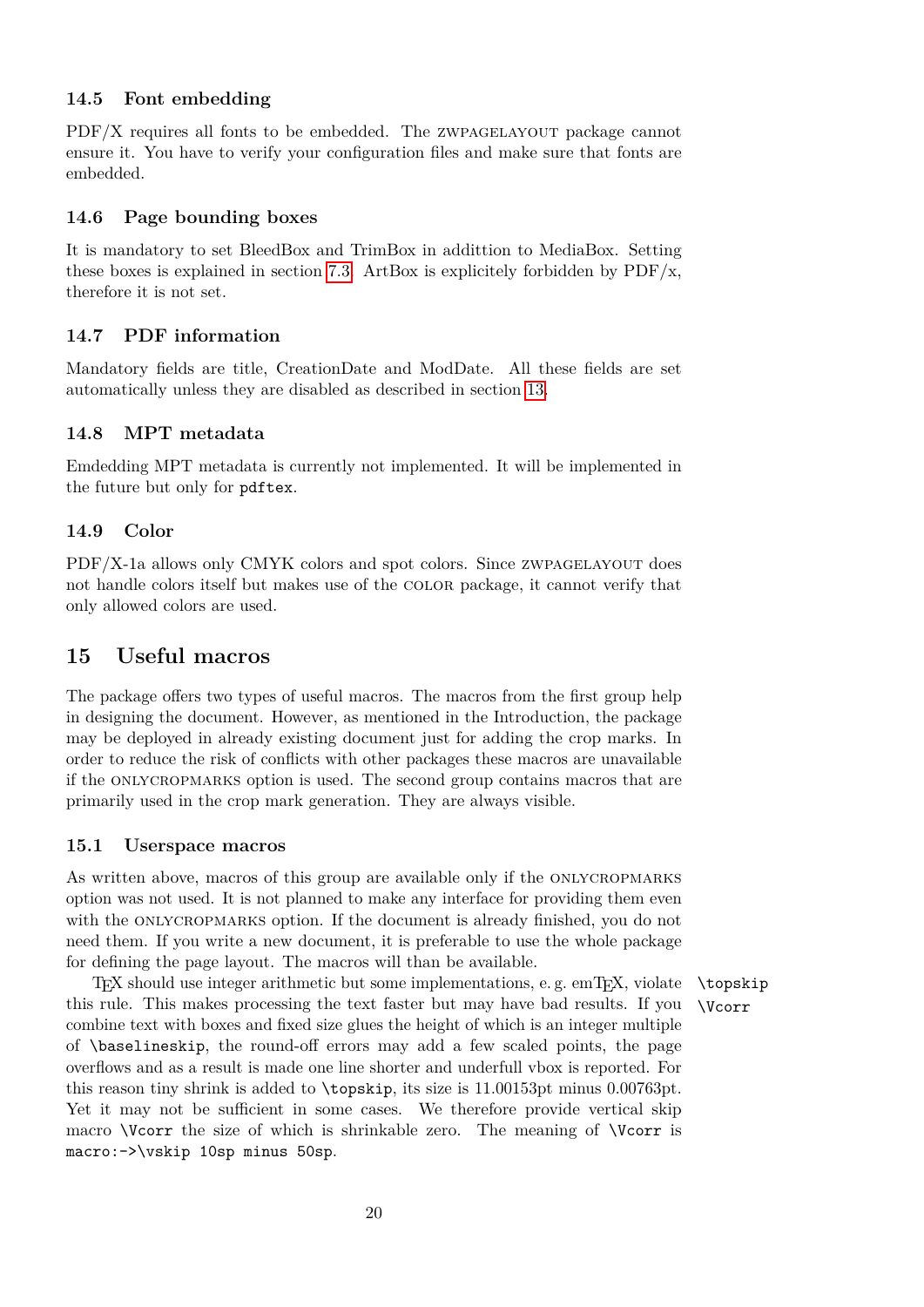We often need a vertical skip the size of which is a multiple of  $\bar{\theta}$ . Macro  $\nabla$  b serves this very purpose. It accepts an optional argument in square brackets which denotes the multiple of \baselineskip. The default value is 1. The command also contains compensation shrinkage. Some packages activate several characters, even those which could be used in numerical and dimension specifications. Hyphens and dots are temporarily deactivated within the optional argument of the \vb macro. You thus can comfortably specify negative as well as fractional dimensions.

LATEX provides \cleardoublepage for moving the next text to the beginning of \NewOddPage the odd page. However, you have no control over the page style of the inserted empty even page. This feature is enabled in the \NewOddPage macro. Its syntax is:

\NewOddPage\*[⟨style⟩]

Optional parameter ⟨style⟩ defines the style of the empty even page that should be fed to the \thispagestyle command. The default is empty. The starred version displays a warning in the log file if an empty page was inserted.

This macro sets the contents of the message that should be displayed as a warning \SetOddPageMessage if an empty page was inserted as a result of  $\W$ ewOddPage\*. The macro acts as  $\get$ . This means that the definition is global and you can therefore have only one message unless you redefine it. The body of the message may contain macros. They will be expanded when the message is being written. You can use \MessageBreak in order to split the text into several lines.

Generally speaking, you should not start a chapter on an even page but there are \NewEvenPage cases when it is desirable. Imagine the situation when each chapter starts with a full page illustration on the left and with its title page on the right. In such cases you need to start at the even page but LATEX does not contain any direct tool for doing it. This package provides the \NewEvenPage with the same syntax as \NewOddPage.

Similarly this macro serves for setting the message text that appears if an empty \SetEvenPageMessage page was inserted as a result of the \NewEvenPage\* macro.

#### <span id="page-20-0"></span>**15.2 Crop mark macros**

T<sub>EX</sub> offers zero-width horizontal boxes with contents overlapping to the right  $(\tau)$  (clap) or to the left (\llap). The zwpagelayout package frequently needs a zero-width box with the contents centered overlapping evenly to both sides. The package thus provides macro \clap and makes it available for the user.

It was written in the Introduction that the package allows to prepare the book \CropFlap cover before the exact dimensions are known. Later we just adapt the values of the package options and everything is recalculated automatically. As a matter of fact, it could not happen if we did not refer to selected dimensions in the document symbolically. Thus the values of some options are available in macros:  $\CropFlap = FLAP, \CropSpine = SPINE, \CropXSpine = SPINE, \CropXtrim =$  $XTRIM, \CropYtrim = YTRIM, \text{UserWidth} = TEXTWIDTH, \text{UserLeftMargin}$ LEFTMARGIN,  $\text{UserRightMargin} = \text{RIGHTMARGIN}.$ 

The use of these macros can be shown by an example. The book cover with flaps displayed in Figure [2](#page-22-0) was prepared by the following code:

\input utf8-t1 % conversion from UTF-8 to T1 by encTeX \documentclass{book} \usepackage[papersize={,80mm},topmargin=5mm,

\CropSpine \CropXSpine \CropXtrim \CropYtrim \UserWidth \UserLeftMargin \UserRightMargin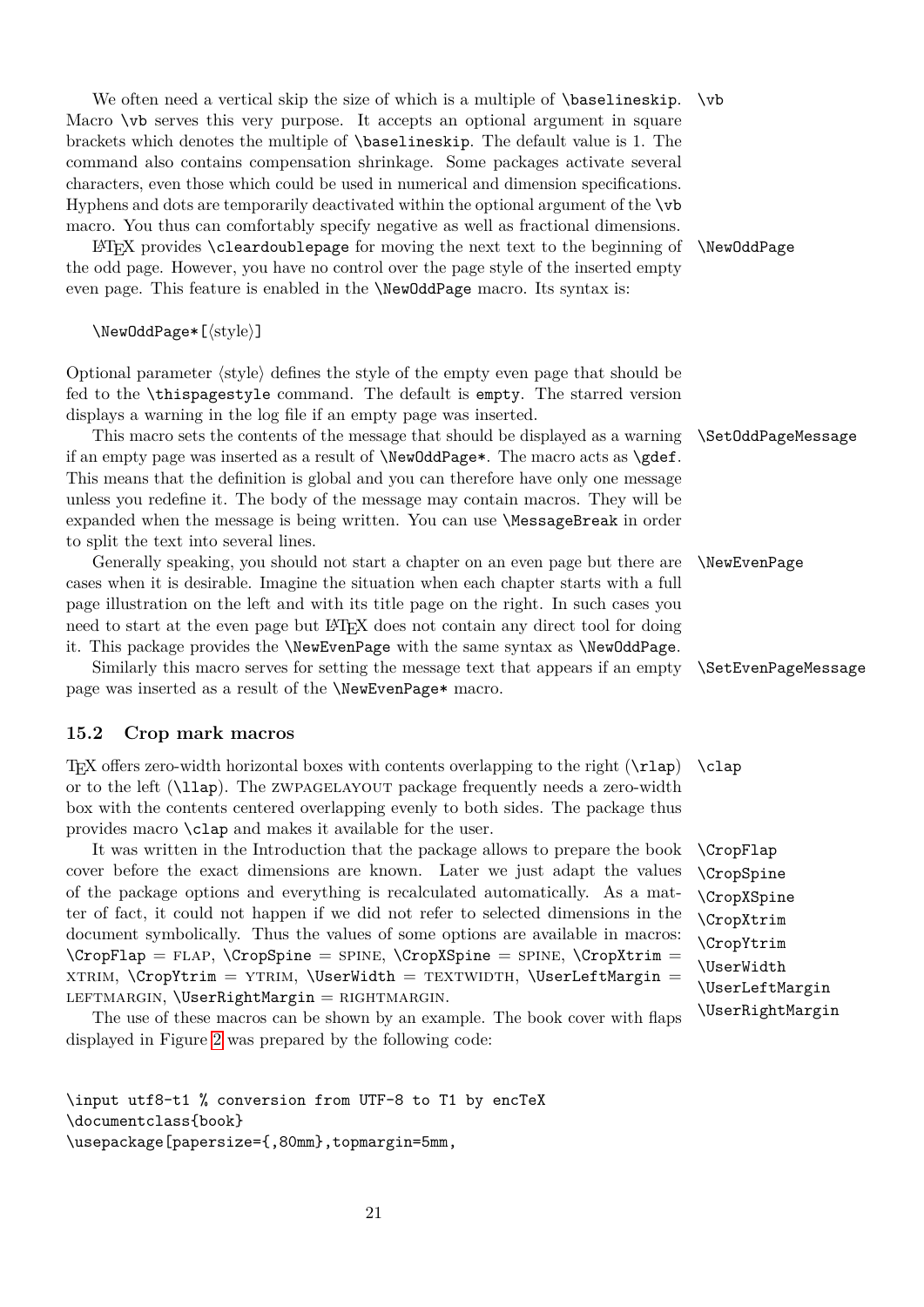```
botmargin,strictheight,
    leftmargin=0mm,flap=40mm,textwidth=50mm,spine=8mm,
    cropmarks,cropframe,croptitle=Cover]{zwpagelayout}
\usepackage[T1]{fontenc}
\usepackage{lmodern,rotating}
\pagestyle{empty}
\parindent 0mm
\def\thePageNumber{Designed by Zdeněk Wagner}
\begin{document}
\small
\hbox to \textwidth{%
  \vbox to \textheight{\hsize \CropFlap \centering
       Back flap\vfill}\hss
 \vbox to \textheight{\hsize \UserWidth \centering
       Back cover\vfill \leavevmode ISBN+EAN}\hss
 \vbox to \textheight{\hsize \CropSpine \centering
        \sqrt{v}ill
        \begin{sideways}Spine\end{sideways}\vfill}\hss
 \vbox to \textheight{\hsize \UserWidth \centering
       Front cover\vfill \LaTeX}\hss
 \vbox to \textheight{\hsize \CropFlap \centering
       Front flap\vfill}}
```

```
\end{document}
```
Remember that these macros contain only the dimensions that were specified in the \usepackage command, not those that were calculated by the algorithm described in section [9.2.](#page-10-0) If a shortcut option was used, all real dimensions are defined, i.e. the MARGINS option fills all four margin options, TOPMARGIN, LEFTMARGIN, rightmargin, botmargin, and the trim option fills both xtrim and ytrim. You can take advantage of it to make your document more general. You can e. g. define the book cover in two variants, with or without flaps, using this trick:

```
\ifcat$\CropFlap$
  % no flaps
\else
  \vbox to \textheight{\hsize\CropFlap
    Flap text
  }\hss
\fi
```
Macro \thePageNumber is used to print the page number together with the crop \thePageNumber mark text. We have already shownd that it may be suppressed by the nopagenumbers option. Another possibility is to redefine it. We can e. g. define the book title with the CROPTITLE option and use the text "Cover" instead of the page number when typesetting the cover. Usage of this macro is also demonstrated in Figure [2.](#page-22-0)

#### <span id="page-21-0"></span>**15.3 Driver switching macros**

These macros provides conditional branching according to the currently selected driver no matter whether it is chosen automatically or by specifying the DRIVER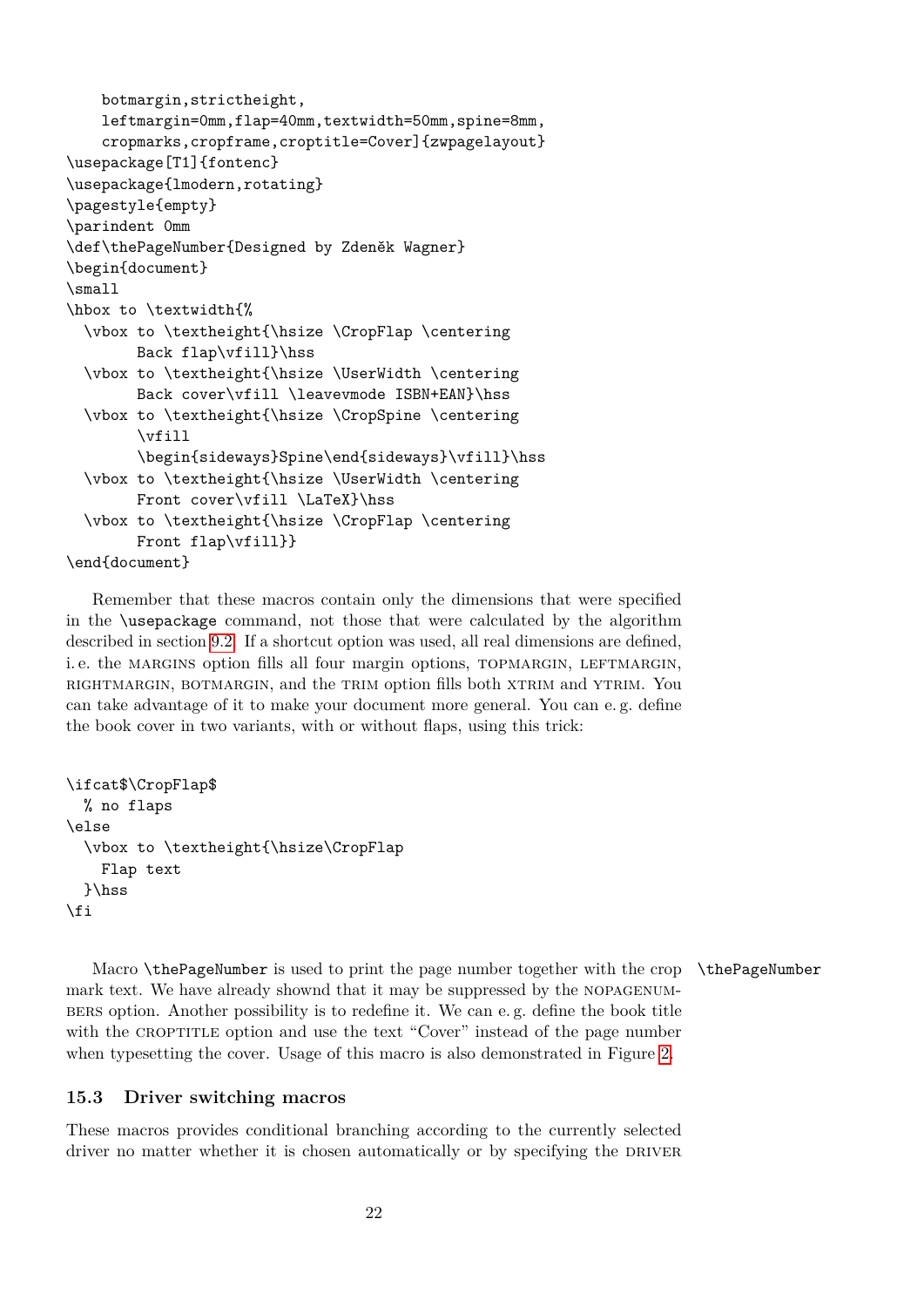<span id="page-22-0"></span>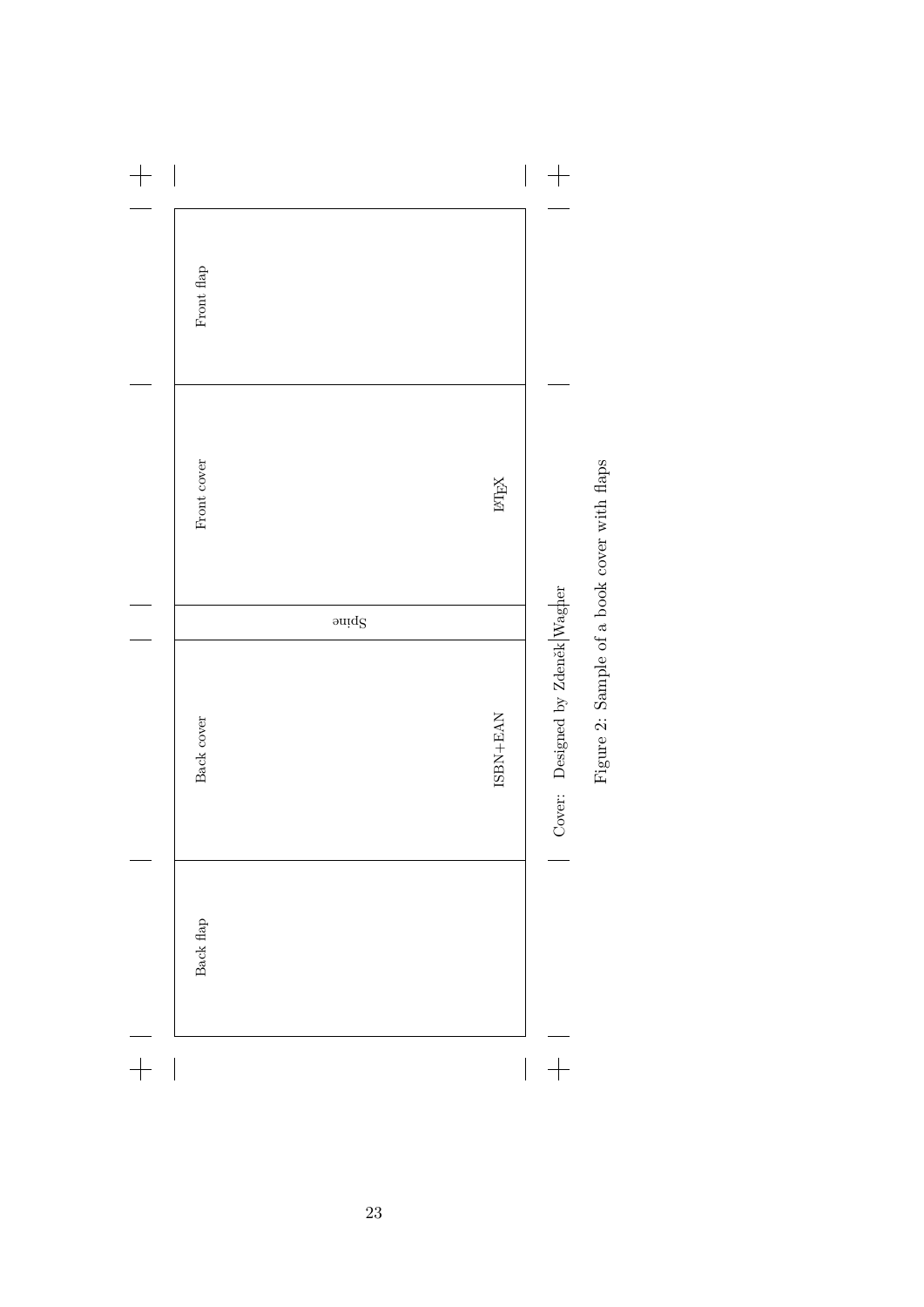option described in section [6.](#page-4-1) The macros do not change page layout, they are therefore available even if the ONLYCROPMARKS option was given.

Macro \ifcaseZWdriver expands to an open \ifcase primitive. You can thus \ifcaseZWdriver branch the code according to the driver. The numeric values are 0 for unknown, 1 for pdftex, 2 for xetex, 3 for dvips. The branching may look as follows:

```
\ifcaseZWdriver
  Code for unknown
\or
  Code for pdftex
\or
  Code for xetex
\chi_{\alpha r}Code for dvips
\else
  Error, it may not happen!
\fi
```
Since \ifcaseZWdriver is a macro, it cannot be used inside another conditional statement. If it falls to the *false* branch, it will not be expanded and TEX will complain that it sees misplaced \else etc. You would have to enter all corresponding contidional as \csname constructions or define the condition in a separate macro that will be invoked from the condition.

**Important note:** It is not guaranteed that the numerical assignment will be kept unchanched in future versions.

The  $\ZW$ ifdriver allows conditional execution of a code for a specified driver. It  $\ZW$ ifdriver requires two parameters. The first parameter is the driver name, the second parameter is the code to be executed. The macro recognizes all driver names and aliases as given in section [6.](#page-4-1) It can be used e. g. in cases when you have to perform some action for a specific driver only. Suppose that you do not want to set the page bounding boxes (see [7.3\)](#page-6-0) if dvips is used but want to set them if the same document is processed by any other driver. You can thus put the following command to the preamble of the document:

#### \ZWifdriver{dvips}{\noBboxes}

**Note:** This macro does not depend on the numerical assignment given above. It will therefore work the same way in the future versions.

### <span id="page-23-0"></span>**16 Customizing crop styles**

This section is intended for real T<sub>E</sub>Xperts. The package tries to provide a lot of options that enable to customize the default crop style. Try to live with them because here you are touching the very guts of the package. If you squeeze them badly, your document will suffer from strange problems the source of which will be difficult to trace. However, if you like tough challenges and your stomach is strong enough, then read on, but remember, you have been warned.

You ask for a different crop style by the CROPSTYLE option as described in section [11.1.8](#page-12-2) on page [13.](#page-12-2) Assume that you load the package with: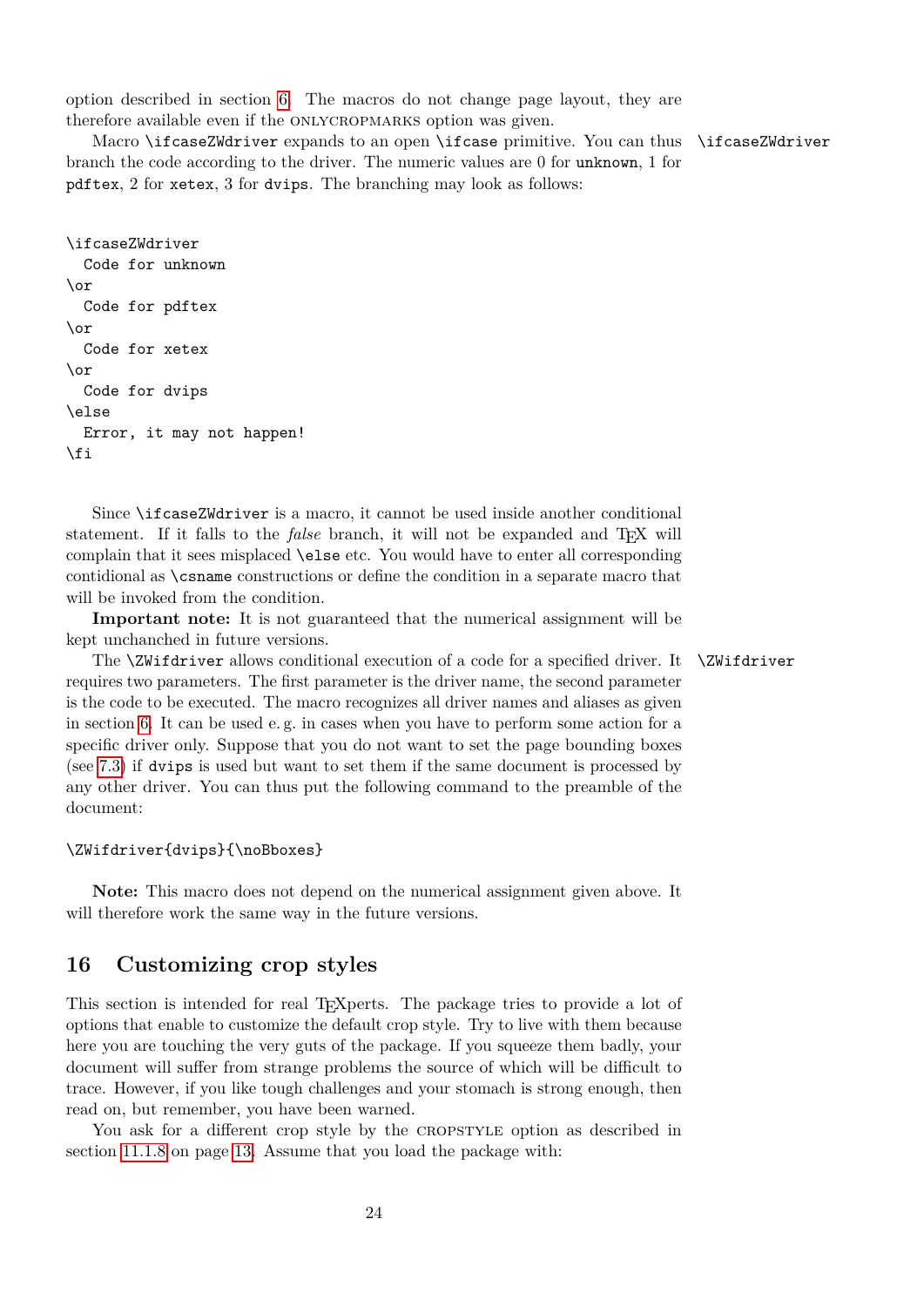\usepackage[cropmarks,cropstyle=special,...]{zwpagelayout}

You will then have to define macro \cropstyle@special. The package first \cropstyle@special patches the footer in all page styles. A zero-width, zero-height, zero-depth box is added to the beginning of the footer. The actual point is set to the lower left corner of the paper as defined by \paperheight and \paperwidth. If NOBLEEDCLIP was not used, the area outside the bleed box is erased. The current color is set according to cropcolor option and the font is selected. Afterwards the \cropstyle@special macro is called.

Some crop styles may require initialization. If it is the case of your style, you have to define macro \cropstyle@special@setup. This macro will be executed in the \AtBeginDocument hook. Execution of the macro in that hook allows you to defin the crop style in a package that may be loaded after zwpagelayout. It is not an error if the setup macro does not exist.

As already noted, the intention is to discourage users from writing their own crop styles. We will therefore only mention that the package defines a few useful macros that can be used in the crop style definition. If your temptation to design your own crop style is really strong, you should better study the package internals yourself.

# <span id="page-24-0"></span>**17 Summary of driver specific features**

The driver specific features are described throughout the manual but it may not be clear from the option or macro description that it is driver dependent. These features with the reference to the section, where it is described, are written below. All these features are disabled if an unknown driver is being used (section [6\)](#page-4-1).

- Page bounding boxes, section [7.3](#page-6-0)
- Page reflection, section [10](#page-10-3)
- Overprinting, section [12.3](#page-16-1)
- Setting PDF information, section [13](#page-17-0)
- PDF/X-1a compliance, section [14](#page-18-0)

Color support is, of course, driver dependent too. However, the zwpagelayout has no pretention to deal with it. It is fully handled within the color package.

# <span id="page-24-1"></span>**18 Known bugs and unimplemented features**

This section describes features that are known not to work in all case or those that do not work with all drivers.

### <span id="page-24-2"></span>**18.1 Driver repertoire**

Only a few most frequent drivers are automatically detected and supported. Their list is presented in section [6.](#page-4-1) If you use another driver, you should probably disable all driver specific features.

### <span id="page-24-3"></span>**18.2 Shifted cropmarks when the running foot overflows**

If there is not enough space for the running foot, the cropmarks will most likely be shifted. It usually happens if you set option FOOTSKIP to zero (which is its default value) and forget to use \pagestyle{empty}.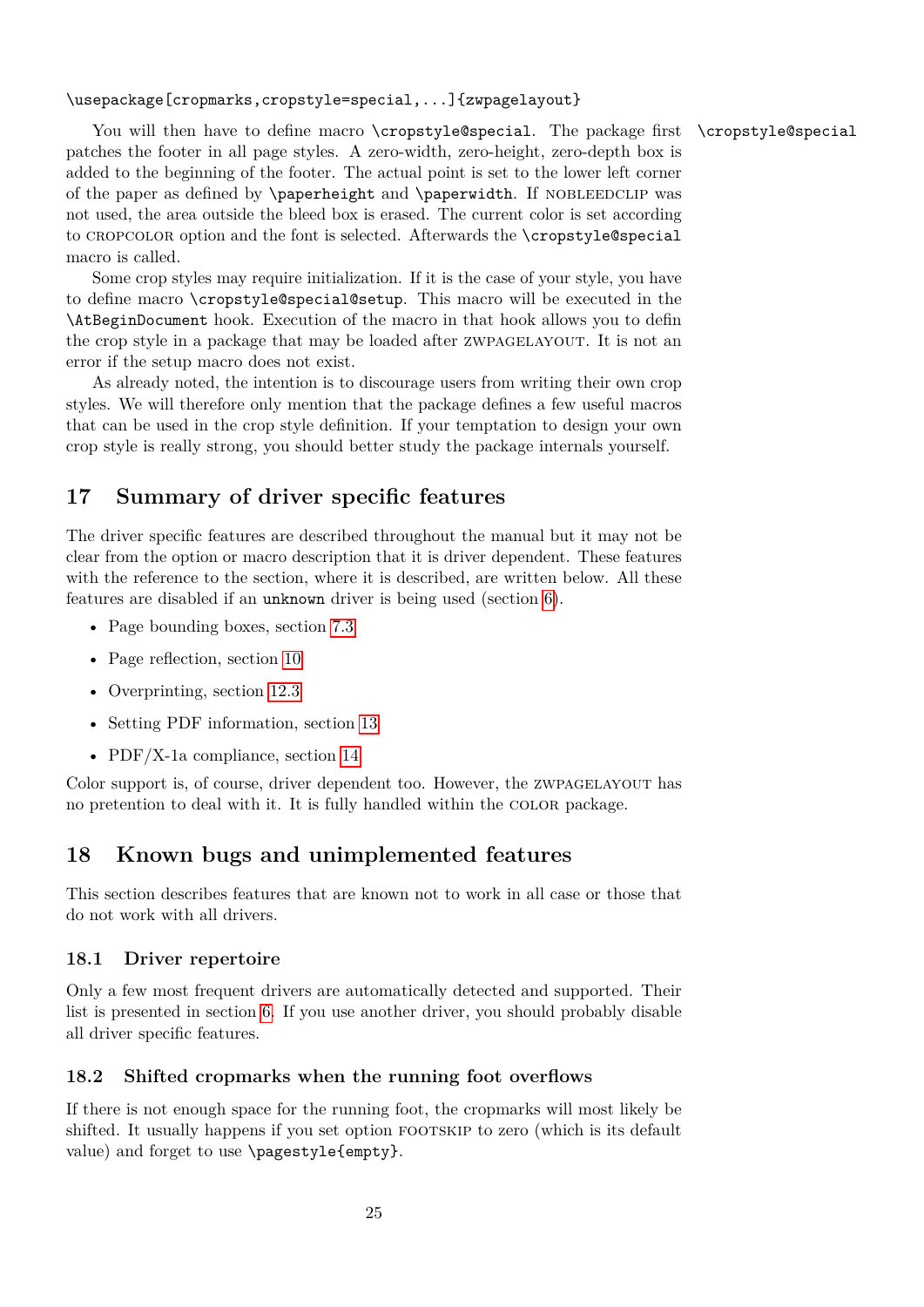### <span id="page-25-0"></span>**18.3 Page boxes and Adobe Distiller**

Setting page boxes causes a fatal error in Adobe Distiller (verified with versions 4 and 9). See section [7.3.](#page-6-0)

### <span id="page-25-1"></span>**18.4 Page reflection**

Option REFLECTVERTICALLY seems to produce slightly shifted output. If any of these options is used in  $X \oplus Y$  or more specifically with  $(x)$ dvipdfm $(x)$  drivers, other bop or eop code must not be used. See section [10](#page-10-3) for details on its implementation.

### <span id="page-25-2"></span>**18.5 Overprinting**

Overprinting works in  $(x)$ dvipdfm $(x)$  drivers but may be cumbersome in some situations. More details are given in section [12.3.](#page-16-1)

It was also found that overprinting does not work if the PostScript file is converted to PDF by GhostScript version 7.x. This is a bug in GhostScript, overprinting works fine if GhostScript 8.x is used.

The effect of oveprinting was tested in Adobe Acrobat 9 Pro in MS Windows XP Home Service Pack 3.

### <span id="page-25-3"></span>**18.6 Inconsistent dates**

Values of CreationDate and ModDate (see section [13\)](#page-17-0) supplied by the driver contain information on the time zone. Unfortunatelly, time zone setting is not available in TEX. If both fields come from the same origin, they are set consistently. If one of them is set by the driver and the other by the ZWPAGELAYOUT package, then only the field set by he driver will contain the time zone value. Depending on your time zone it may look as if the document were modified before it was created.

### <span id="page-25-4"></span>**18.7 PDF/X conformance**

The  $PDF/X$  conformance is only partial. The details are given in section [14](#page-18-0) and its subsections.

## <span id="page-25-5"></span>**19 Changes**

This section summarizes the changes. The version and the package date is given. It may be useful to specify the date in the \usepackage or \RequirePackage command if you rely on a specific feature not available in the old version of the package.

#### <span id="page-25-6"></span>**19.1 Version 1.4e, 2022/04/18**

Bug fix, a typo in a macro name.

### <span id="page-25-7"></span>**19.2 Version 1.4d, 2020/02/07**

- Bug fix, packages IFPDF and IFXETEX replaced with IFTEX.
- Bug fix, identification of PDF/X-1a corrected.
- Feature request, luatex85 loaded in order to support LuaLAT<sub>EX</sub> compatibility.
- Modification, distribution file flattened as required by CTAN, see section [2.](#page-3-0)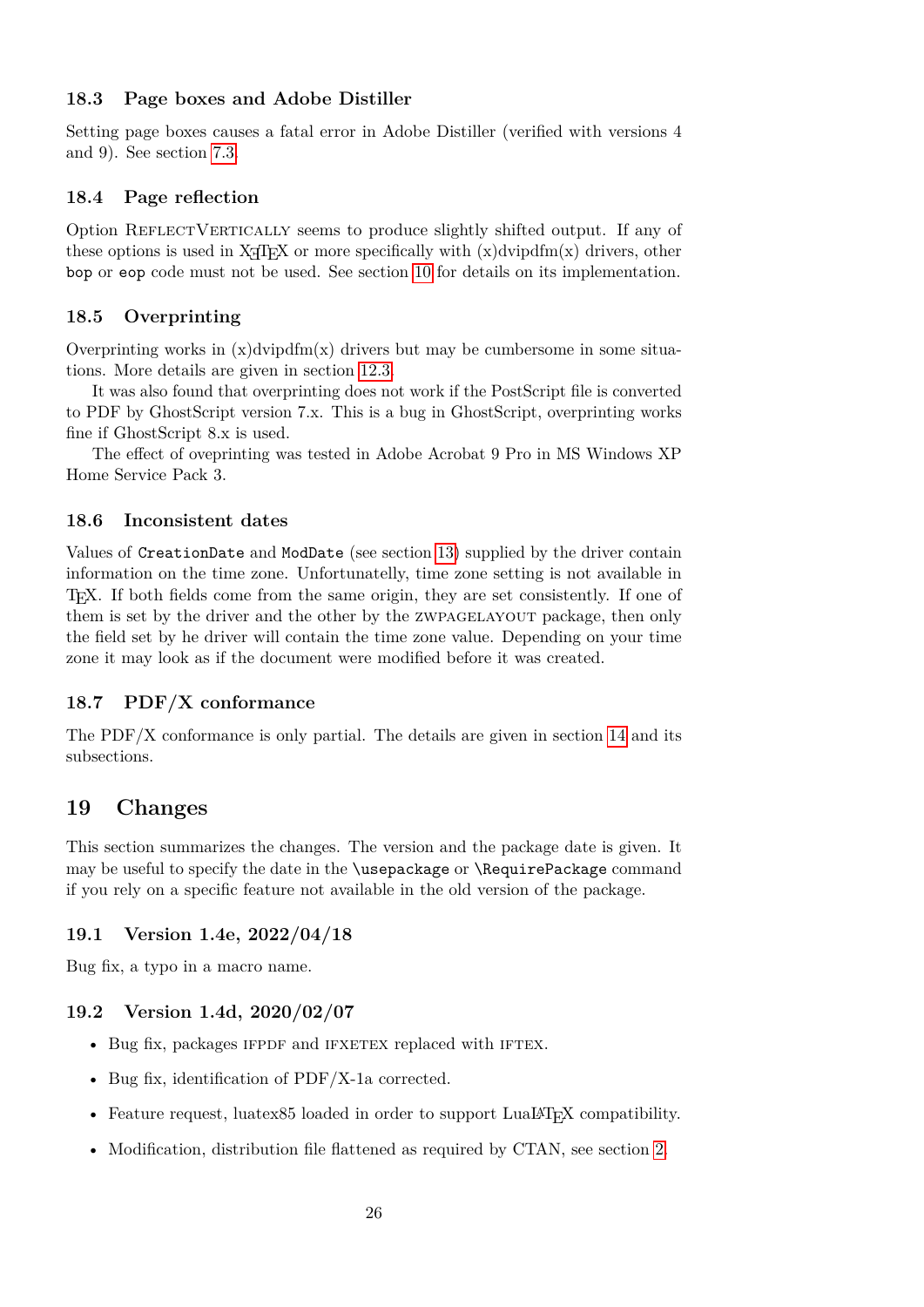### <span id="page-26-0"></span>**19.3 Version 1.4c, 2013/01/13**

Bug fix, the PDF boxes are properly set even in the  $(x)$ dvipdfm $(x)$  family of drivers, i. e. in  $X \nexists F X$ .

### <span id="page-26-1"></span>**19.4 Version 1.4b, 2012/10/04**

New feature, the color name in the cropmarks can be displayed in white on a colored background, see page [15.](#page-14-1)

### <span id="page-26-2"></span>**19.5 Version 1.4a, 2012/05/20**

Bug fix, if a user requested unexistent page style, the cropmark mechanism looped forever until all main memory was exhausted. Now the package issues an error message and uses the "empty" page style.

### <span id="page-26-3"></span>**19.6 Version 1.4, 2012/05/13**

Black overprint is implemented for the  $(x)$ dvipdfm $(x)$  family of drivers. It means that it now works in  $X \not\subset F$ . see section [12.3.](#page-16-1)

### <span id="page-26-4"></span>**19.7 Version 1.3a, 2012/01/10**

- Bug fix, code rearrangement in order to prevent an error message if ONLYCROPmarks is used. It leads to the following changes in the functionality:
	- 1. Page size is always set in the driver specific way. It is still assumed that \paperheight and \paperwidth contained correct values before the package was loaded.
	- 2. Bounding boxes are set unless they are explicitly suppressed.
	- 3. PDF options are honoured. It is therefore possible to request PDF/X compliance, set the PDF title and other information. If you do not wish it, you have to suppress it explicitely by NOPDFINFO.

### <span id="page-26-5"></span>**19.8 Version 1.3, 2011/11/22**

- Bug fix, weird errors appeared if the IFXETEX package was loaded previously either directly or indirectly. Loading of both IFPDF and IFXETEX packages written in a different way.
- Bug fix, pagestyle patching redesigned (r. 409); in the previous versions the crop marks may disapear if \pagestyle was issued again, mainly when the fancyhdr package was used.
- New feature, when defining a page style, a part of another style may now be inherited. The following code now can be used:

```
\def\ps@mypagestyle{\ps@plain
    \def\@oddhead{\hfill My running head}\let\@evenhead\@oddhead}
\pagestyle{mypagestyle}
```
• Bug fix: \globaldefs is set to zero for printing crop marks. If it were nonzero, crop marks will not work and will spoil the document. LATEX users probably do not know this primitive but who knows . . .